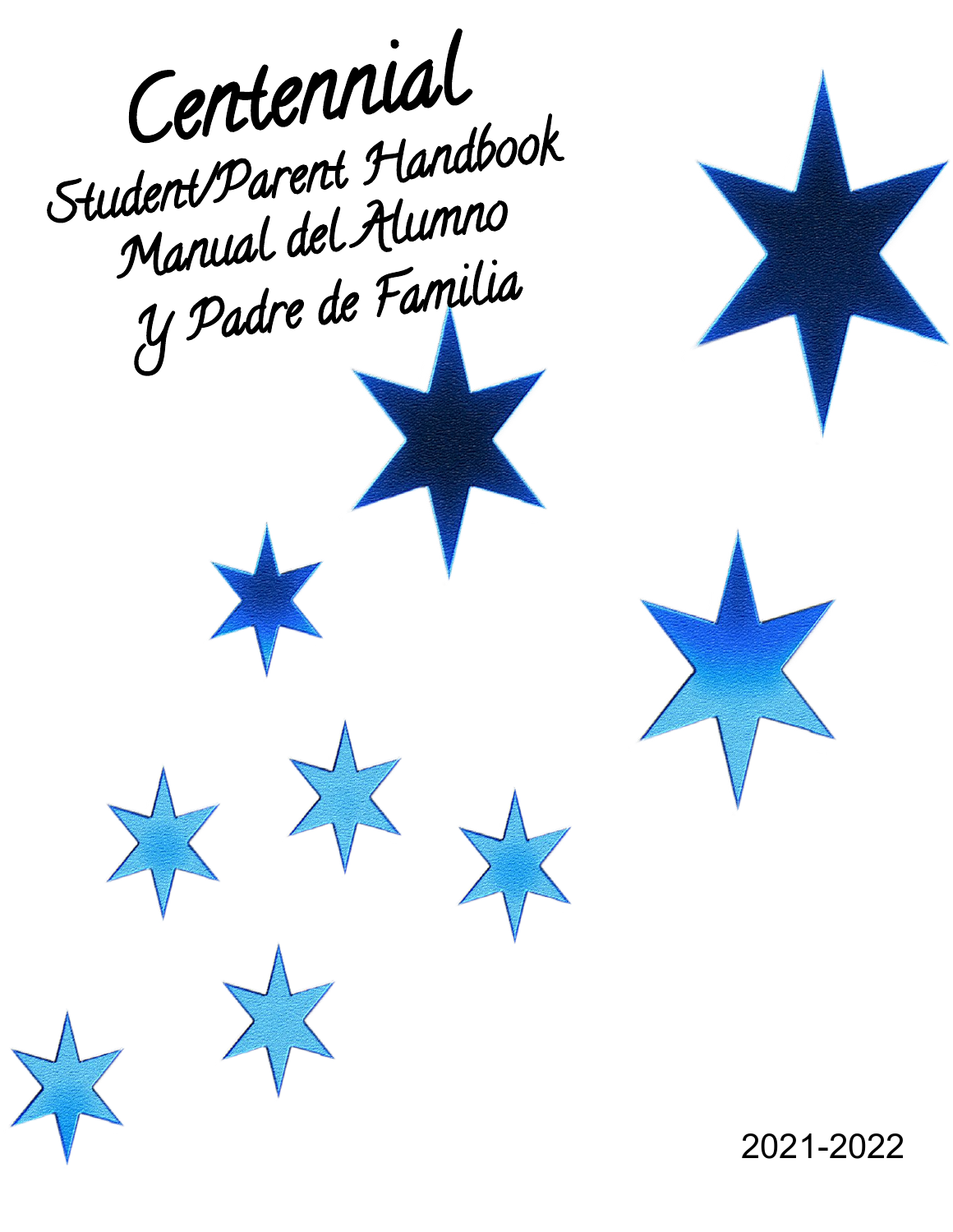# **Centennial Elementary School**

**3100 Martin Road Mount Vernon, WA 98273**

> **(360) 428-6138 (360) 428-6158 Fax**

 **Dr. Ismael Vivanco Superintendent**

**Julie Sager, Principal Chad Sage, Assistant Principal**

# **Board of Directors:**

**Robert Coffey Larry Otos Wendy Ragusa**

# **Expectations**

### **Students can expect that:**

- 1. Teachers will be interested in them as people.
- 2. Teachers will help students to help themselves.
- 3. The school will provide clear guidelines for work and behavior and consistently enforce them.

### **Parents can expect that the school will:**

- 1. Provide qualified and concerned teachers and support staff.
- 2. Provide a firm and caring atmosphere and network of support.
- 3. Provide an excellent curriculum.
- 4. Set and maintain high standards of work and behavior.
- 5. Communicate regularly.
- 6. Provide constant opportunities for parents to be heard and involved.

### **The school expects that:**

- 1. Students maintain a 95% or better daily attendance percentage.
- 2. Students behave sensibly.
- 3. Students make full use of their talents.
- 4. Parents take an active interest in their child's education.
- 5. Parents will inform the school immediately about any matters of concern.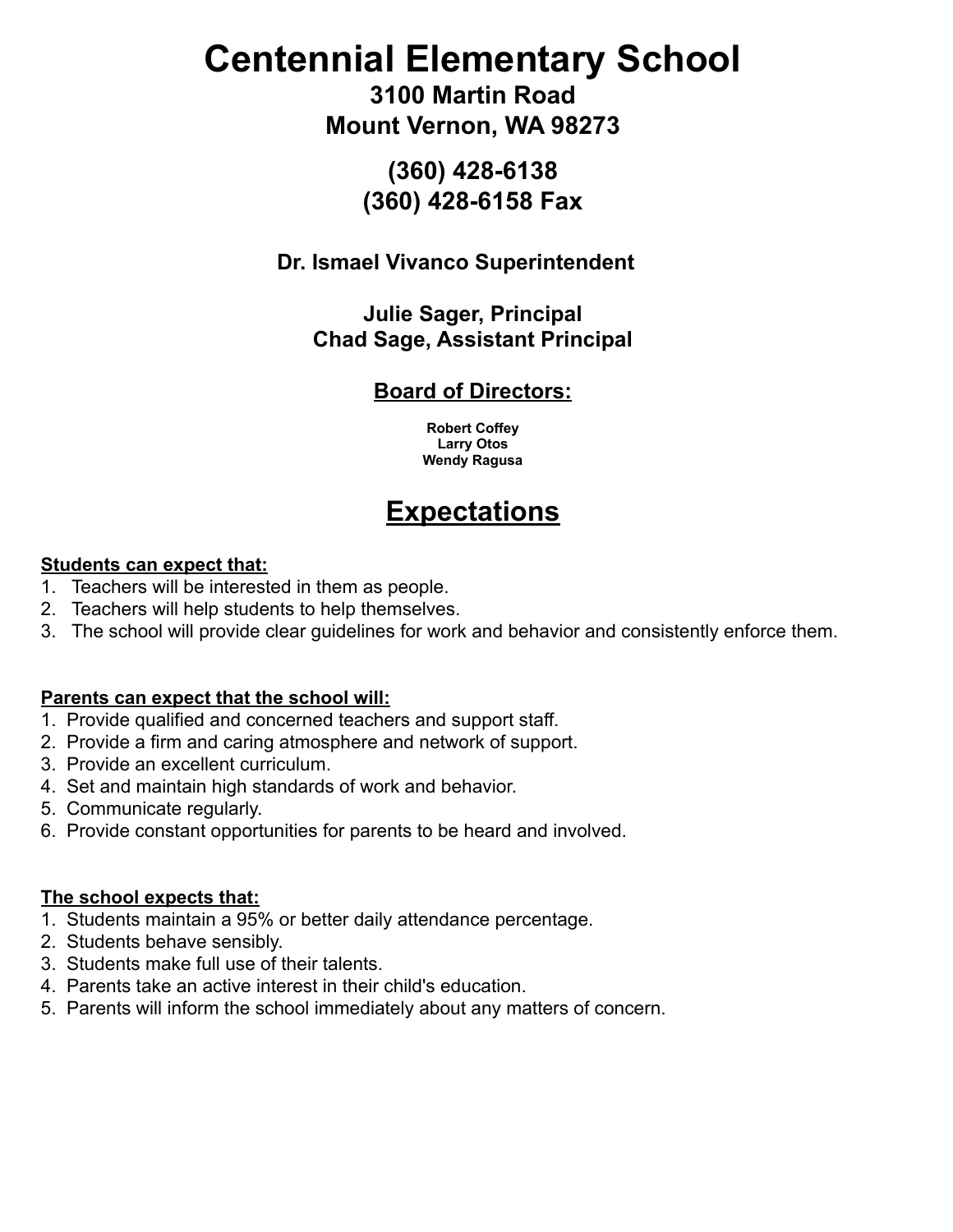# **Escuela Primaria Centennial**

# **3100 Martin Road Mount Vernon, WA 98273**

# **(360) 428-6138**

# **Superintendente Dr. Ismael Vivanco Director: Julie Sager Subdirector: Chad Sage**

# **Mesa directiva:**

**Robert Coffey Larry Otos Wendy Ragusa**

# **Expectativas**

### **Los alumnos deben esperar que :**

- 1. Los maestros se interesen en los alumnos como personas.
- 2. Los maestros ayuden a los alumnos a enseñarse a estudiar por sí mismos.
- 3. La escuela provea a los alumnos reglas de conducta claras y hacerlas cumplir consistentemente.

### **Los padres de familia esperan que la escuela:**

- 1. Tenga maestros y personal profesional y calificado que se preocupen por los alumnos.
- 2. Tenga una atmósfera de armonía y cuidado además de una comunicación de apoyo eficiente.
- 3. Tenga un currículo excelente.
- 4. Establezca y mantenga normas elevadas de aprendizaje y conducta.
- 5. Se mantenga en constante comunicación con ellos.
- 6. Dé a los padres de familia oportunidades diversas de participar en la escuela.

### **La escuela espera que:**

- 1. Los alumnos mantienen un porcentaje de asistencia diaria de 95% o mejor
- 2. Los alumnos se comporten correctamente.
- 3. Los alumnos utilicen sus talentos y virtudes totalmente.
- 4. Los padres de familia se interesen en la educación de sus hijos.
- 5. Los padres de familia informen a la escuela inmediatamente cualquier problema, pregunta, duda que tengan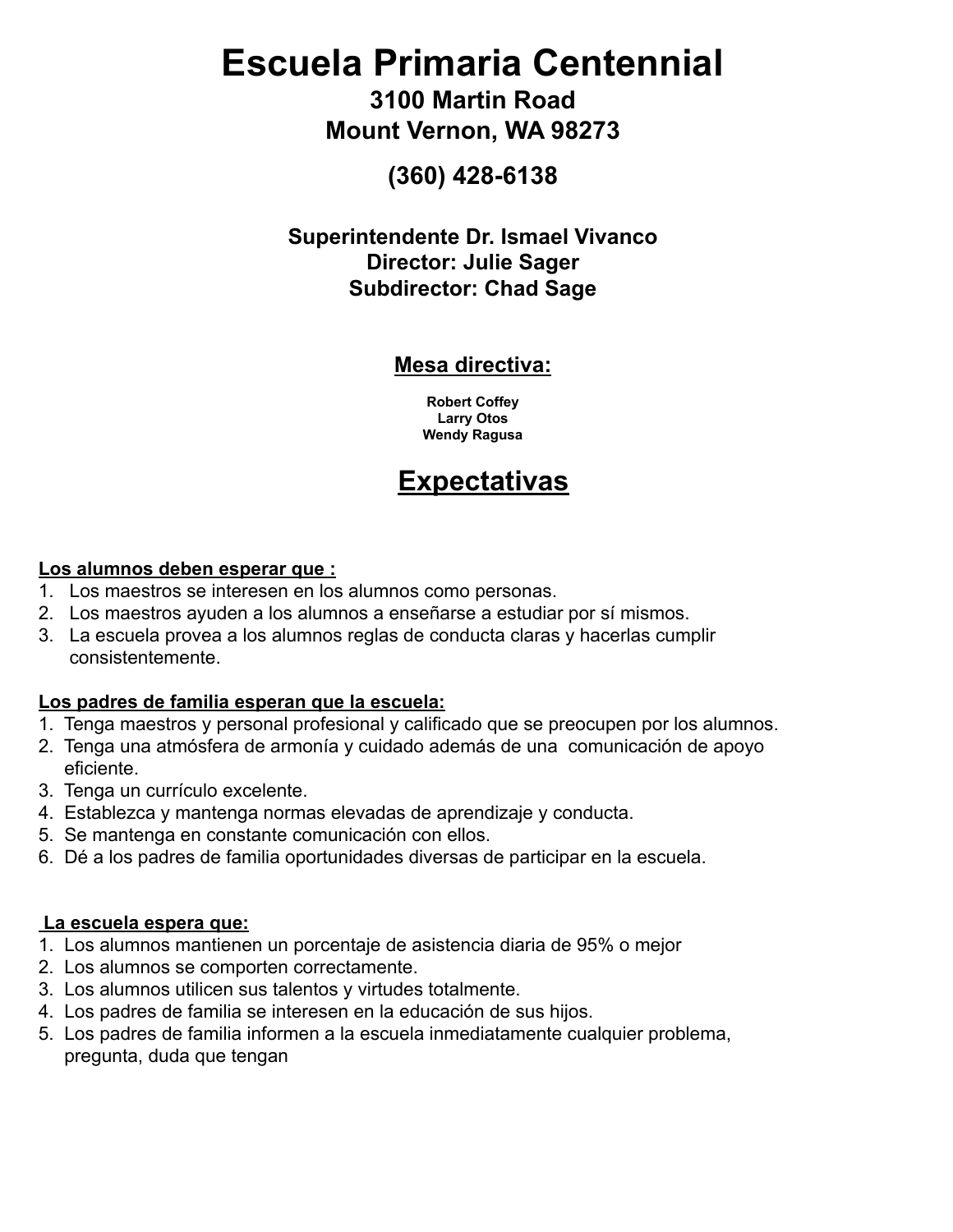**From the Principal**

**Dear Parents,**

**Thank you for sending your children to Centennial Elementary. We are committed to providing an educational experience where your children feel valued in a safe and caring environment. It is our privilege to work with your children on a daily basis. We pledge to inspire, engage, and challenge your children as they contribute to making Centennial Elementary an outstanding school.**

**In order to provide your children with this quality school experience, we will need your assistance. The number one way you can support your child is by ensuring they are here on time every day. Please talk to your children about what they are working on in school. Encourage your children by providing a peaceful location where they can read and do their homework. Your support of daily school work will enhance the student/parent/teacher partnership. We also encourage your participation in volunteering or becoming a part of the Parent Teacher Club.**

**Education does not just occur in school; please enrich your child's life by providing them with positive, new experiences. Most children learn by attaching new experiences to what they already know. There is no one better at modeling being a lifelong learner than you.**

**As principal, I am honored to be a part of the Centennial School Community. I would like to welcome you to this community too. Please feel free to stop by or call if you have concerns or questions.**

**Sincerely,**

 Julie Sager **Centennial Elementary**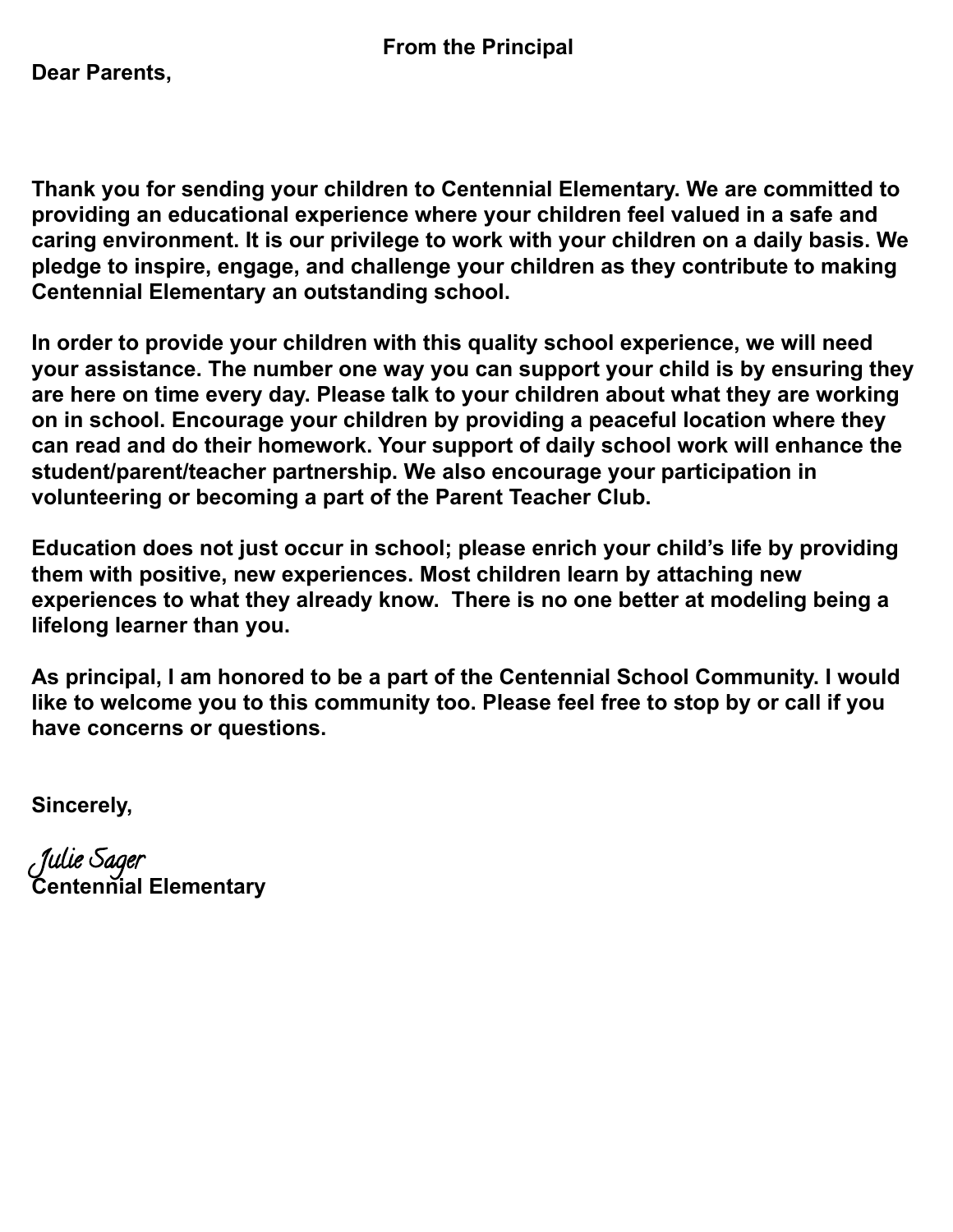**A los padres de Familia,**

**Gracias por mandar sus niños a la escuela primaria de Centennial. Estamos comprometidos a proporcionar una experiencia educativa donde sus hijos se sientan valorados en una atmósfera apropiada de aprendizaje para sus hijos. Es nuestro privilegio trabajar con sus niños diariamente. Nos comprometemos a inspirar, animar y retar a sus niños mientras ellos contribuyen a hacer de la primaria Centennial una extraordinaria escuela.**

**A fin de proporcionar a sus hijos con esta experiencia de calidad de escolar, necesitamos su ayuda. Por favor hable con sus hijos todos los días sobre lo que están trabajando en la escuela. Anime a sus hijos proporcionando una área tranquila donde se pueda leer y hacer la tarea. Su apoyo a la labor diaria de la escuela mejorará la asociación del estudiante, padre y maestro. También queremos animarlos a participar como voluntarios o ser parte del club de Padres y Maestros.**

**La educación no solo ocurre en la escuela, por favor enriquezca la vida de sus hijos proporcionándoles nuevas experiencias positivas. La mayoría de los niños aprenden añadiendo nuevas experiencias a lo que ya saben. No hay alguien mejor para modelarlos a ser un buen estudiante de por vida que ustedes.**

**Como el director, estoy honrado de ser parte de la Comunidad Escolar de Centennial. También me gustaría darle la bienvenida a esta comunidad. Por favor siéntase libre de visitar o llamar a la escuela si usted tiene preocupaciones o preguntas.**

**Atentamente,**

Julie Sager

**Primaria Centennial**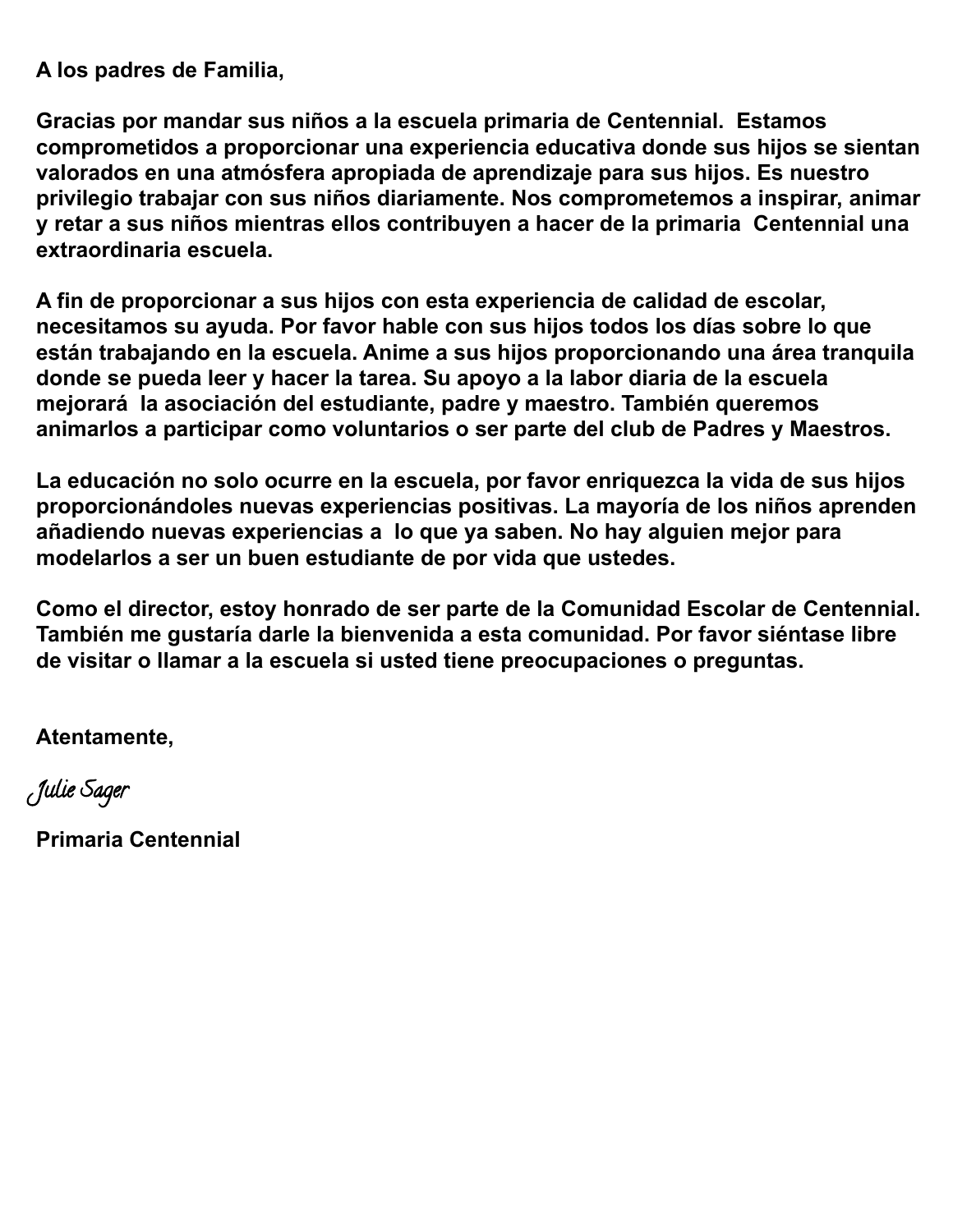# **Principal/Director: Julie Sager Assistant Principal: Chad Sage**

| <b>Office Manager</b><br><b>Secretary</b>              | Tammy Jensen<br>Lucy Gonzalez                                        | <b>Reading</b><br><b>Facilitator</b><br><b>Assistants</b>                                | <b>Becky Patterson</b><br>Adele Barborinas<br>Vanessa Hill<br>Shelly Holdeman<br>Terri Lee |
|--------------------------------------------------------|----------------------------------------------------------------------|------------------------------------------------------------------------------------------|--------------------------------------------------------------------------------------------|
| <b>Transitional-K</b>                                  | Michelle Kiehn                                                       |                                                                                          | Denise Robison                                                                             |
| Kindergarten                                           | Danna Kellison<br>Lauren Jansen<br>Theresa Swan<br>Katherine Choffel | <b>Learning Center</b>                                                                   | Denise Van Zandt<br>Rose Garner                                                            |
| <b>Assistants</b>                                      | Sara Hausauer<br>Mary Roetcisoender<br>Marta Nell (February 2022)    | <b>Assistants</b>                                                                        | <b>Stacy Sides</b><br>Kelly Knight                                                         |
| <b>!st Grade</b>                                       | Susan Johnson<br>Suzi Luna<br>Carly Nicol<br><b>Katie Rawls</b>      |                                                                                          |                                                                                            |
| 2nd Grade                                              | Dana Finch<br>Tara Mazza<br><b>Tobias McCandless</b>                 | <b>ESL Teacher</b><br><b>Assistants</b>                                                  | <b>Brianna Pimentel</b><br>Janet Davis<br>Yohana Agreda                                    |
| 3rd Grade                                              | Regan Kent<br>Alix Clawson<br>Katie Ellis-Snyder                     | Health Teacher Jenny Bergsma<br><b>Math Intervention Karen Works</b><br><b>Assistant</b> | Shelly Holdeman                                                                            |
| 4th Grade                                              | <b>Chuck Dooley</b><br>Kelly Joy<br>Kellie Manning                   | <b>Head Cook</b>                                                                         | Parent Liaison Anthony Alvarez<br><b>Stacey Sewell</b>                                     |
| 5th Grade                                              | John Lahey<br>Gretchen Magnuson<br>Miriam Ban<br>Chloe Kastelic      | <b>Head Custodian Cody Stiles</b><br><b>Custodians</b>                                   | Judy Maldonado<br><b>Colleen Henrichs</b><br>Marco Diaz<br>Alex Ramirez                    |
| Counselor<br>Librarian<br><b>Assistant</b>             | Roger Valentine<br>Jim Coldwell<br>Diane Williamson                  | <b>Speech</b><br><b>Therapist</b><br><b>Assistant</b>                                    | Kelly Fisher<br>Sheila Davis                                                               |
| <b>Music</b>                                           | Rene Godina                                                          | Occupational<br><b>Therapist</b>                                                         | Galit Shilo                                                                                |
| P.E.                                                   | Mike Munro / Kara Buckalew                                           | Intervention<br><b>Specialist</b>                                                        | Kathy Feiro                                                                                |
| <b>Psychologist</b>                                    | Yeojin Chung                                                         |                                                                                          |                                                                                            |
| <b>School Nurse</b><br>Healthroom<br><b>Assistants</b> | <b>Walter Brodie</b><br>Pamela Lammon                                |                                                                                          |                                                                                            |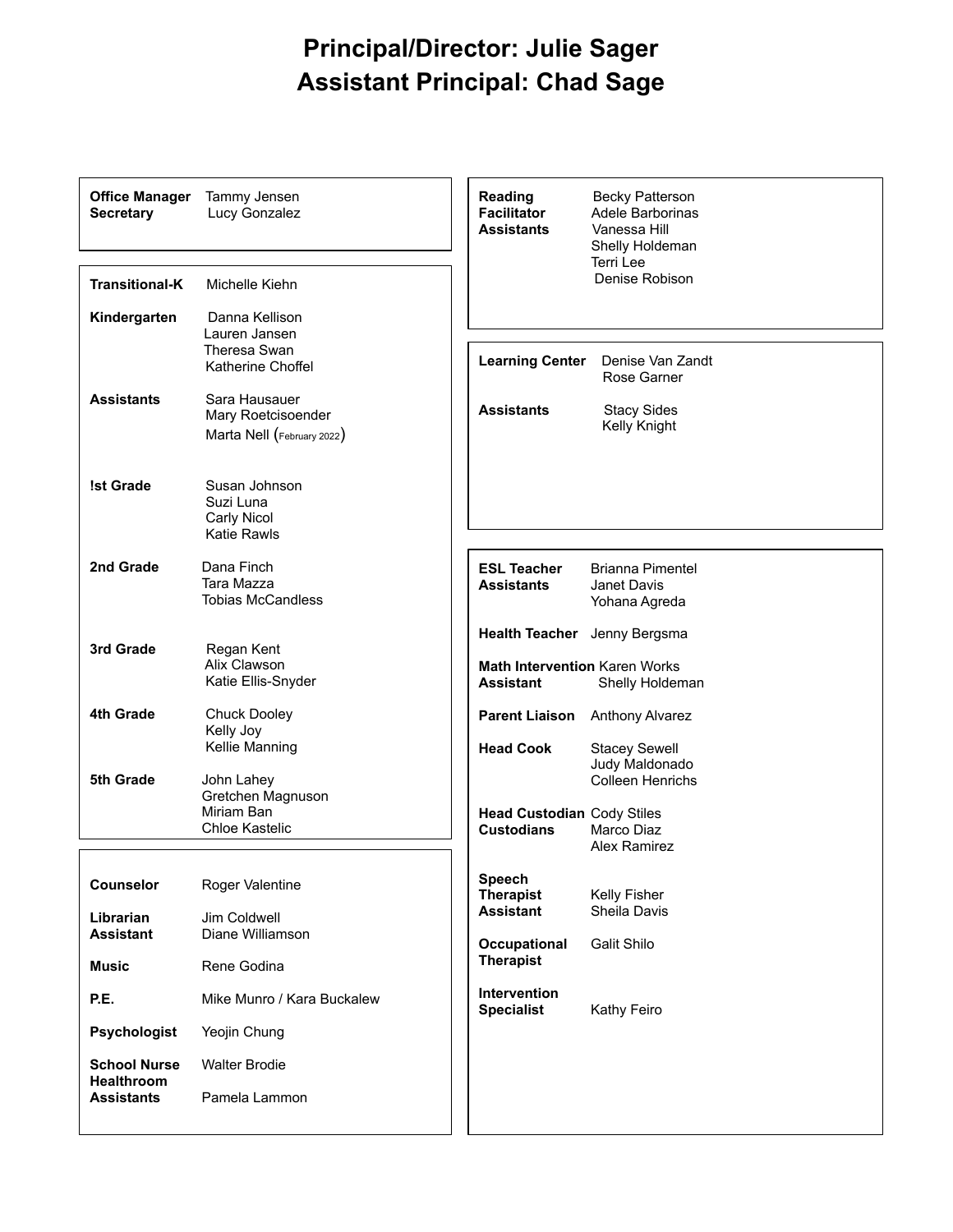# All Star Pledge:

# I will take responsibility for learning.

# I will act in a safe and healthy way.

# I will respect the rights and needs of others.

# I will treat all property with respect.

### **Centennial Elementary Homework Policy**

Homework is an expected part of the Centennial students' daily schedule plan. Student homework is assigned by teachers in order to:

- 1) give students opportunity to practice skills
- 2) help students develop characteristics of organization and responsibility

It is the expectation that Centennial students will have 20 minutes of daily reading. Kindergarten through second grade students are asked to read four days per week and  $3<sup>rd</sup>$  through  $5<sup>th</sup>$  grades students are asked to read five days per week. In addition to the 20 minutes of reading, students may have additional homework. The amount of homework each student receives will depend on the grade level and teacher.

### **Parental Help With Homework**

\*Parents can help students be successful with their homework by creating a routine for when, how, and where homework is completed.

\*Parent's involvement in homework should be kept at a minimum.

\*If homework results in a high frustration level then parents should feel free to end a homework session. If homework frequently results in family stress, please let the teacher know.

### **Reading With Your Children**

The reading material for the daily 20 minutes should be the student's **choice of a book at their reading level**. \*Reading material can be in child's home language if desired. Depending on the age or reading level of the student, this 20 minutes of reading could look quite different. Students may be required to have a parent signature or a written response to coincide with their reading. Some guidelines for this reading time are:

### Pre-readers

Parent reads to child and asks questions about the story Students practice letter names and sounds with flashcards Child looks at picture books and tells the story to the parent Beginning readers

Parent reads to child and asks questions about the story Student and parent partner read, alternating lines or pages Student points (tracks) each word read by the parent Student reads independently

Intermediate or Independent readers

Student and parent partner read, alternating lines or pages

Student reads independently

Students may be required to write a summary sentence about what they read and a parent signature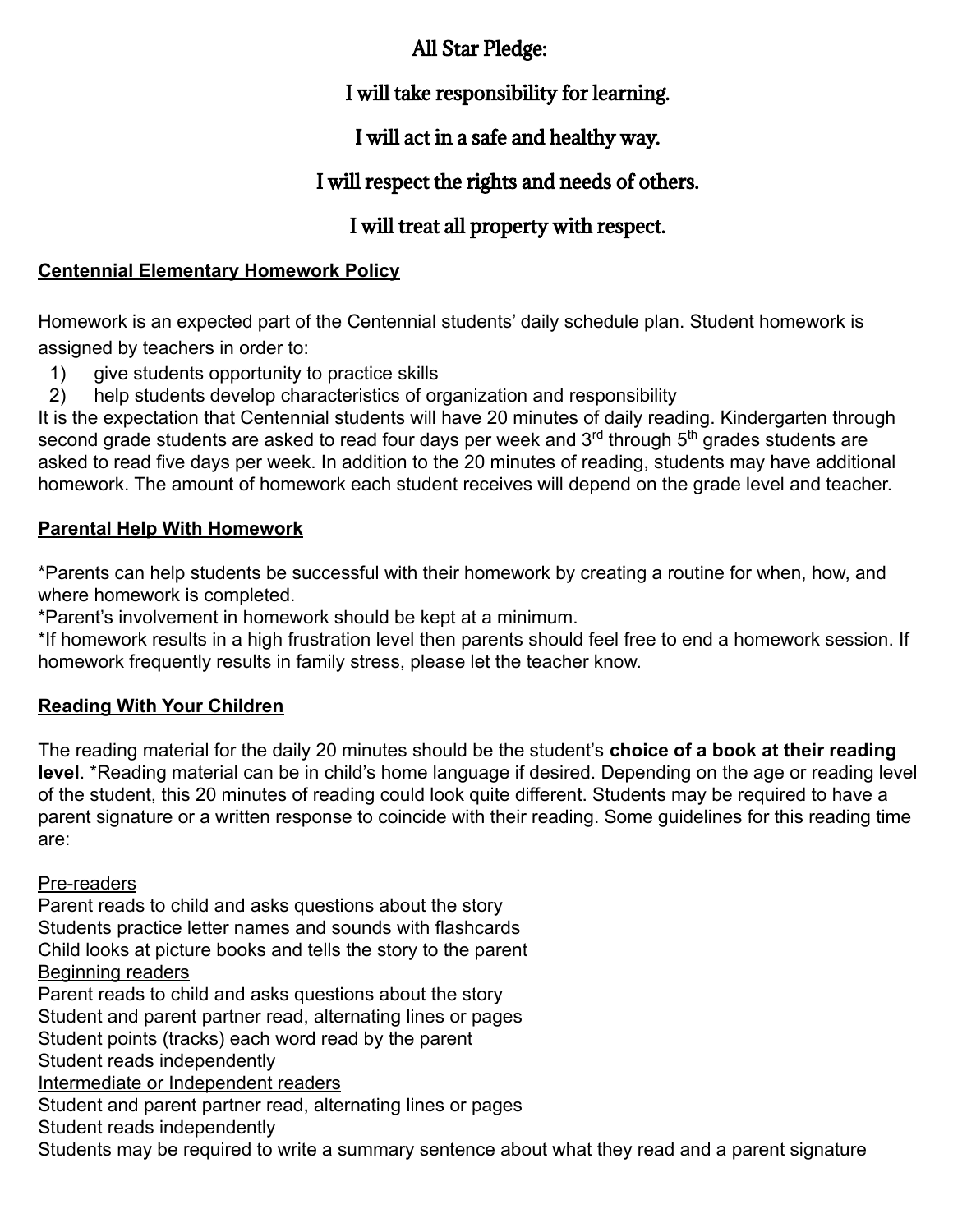# **Compromiso de los estudiantes "All Star"**

# **Yo tomaré responsabilidad por aprender. Yo actuaré de una manera segura y saludable. Yo respetaré los derechos y necesidades de otros. Yo trataré todas las propiedades ajenas con respeto.**

### **Poliza de Tarea de la Primaria Centennial**

La tarea es una parte muy importante del horario diario de los estudiantes de Centennial. La tarea es asignada por los maestros para que:

- 1. Les de a los estudiantes la oportunidad de practicar sus habilidades
- 2. Los ayuda desarrollar características de organización y responsabilidad

Se espera que los estudiantes de Centennial tengan 20 minutos de lectura diaria. A los estudiantes de Kinder a segundo grado se les pide que lean cuatro días a la semana y a los estudiantes de tercero a quinto grado se les pide que lean cinco días a la semana. Además de los 20 minutos de lectura, los estudiantes tendrán tarea por parte de la maestra de su clase o de lectura. La cantidad de tarea que cada estudiante reciba dependerá del grado y el maestro.

### **Ayuda de los Padres con la Tarea**

· Los padres pueden ayudar al éxito de los estudiantes con su tarea, creando una rutina para completarla. Esta rutina incluye un lugar tranquilo y una hora consistente para trabajar en ella. · Los padres deben de animar y motivar a sus hijos con la tarea, la mayoría de tarea debe de ser hecha

independientemente del padre.

· Finalmente, los padres deben de tener la habilidad de parar la elaboración de la tarea si el estudiante se está frustrando. Si los padres se encuentran en esta situación de suspender la tarea, solo escriban una nota al maestro explicando las circunstancias.

### **Leyendo con su Estudiante**

El material de los 20 minutos de la tarea de lectura debe de ser un libro elegido por el estudiante a su nivel del grado. El material de lectura puede estar en el idioma del hogar del niño si se desea. Dependiendo en la edad o nivel del estudiante, estos 20 minutos pueden ser diferentes para los estudiantes. Es posible que se requiera que los estudiantes tengan una firma de los padres o una respuesta escrita que coincida con su lectura. Algunas guías para este tiempo de lectura son:

### Antes de aprender a leer

Los padres le leen a su estudiante y hace preguntas sobre la historia El estudiante ve los dibujos y cuenta la historia a los padres Los estudiantes practican nombres de letras y sonidos con flashcards Empezando a leer

Los padres le leen a su estudiante y hace preguntas sobre la historia Lectura de pareja, el padre y su estudiante leen una línea, o página cada uno

El estudiante apunta a cada palabra que es leída por el padre

El estudiante lee independientemente

Lectores Intermedios o Independientes

Lectura de pareja, el padre y su estudiante leen una línea o página cada uno

El estudiante lee independientemente

Es probable que se le requiera al estudiante a escribir una oración sobre lo que ellos leyeron y la firma del padre en la forma de "Read and Response"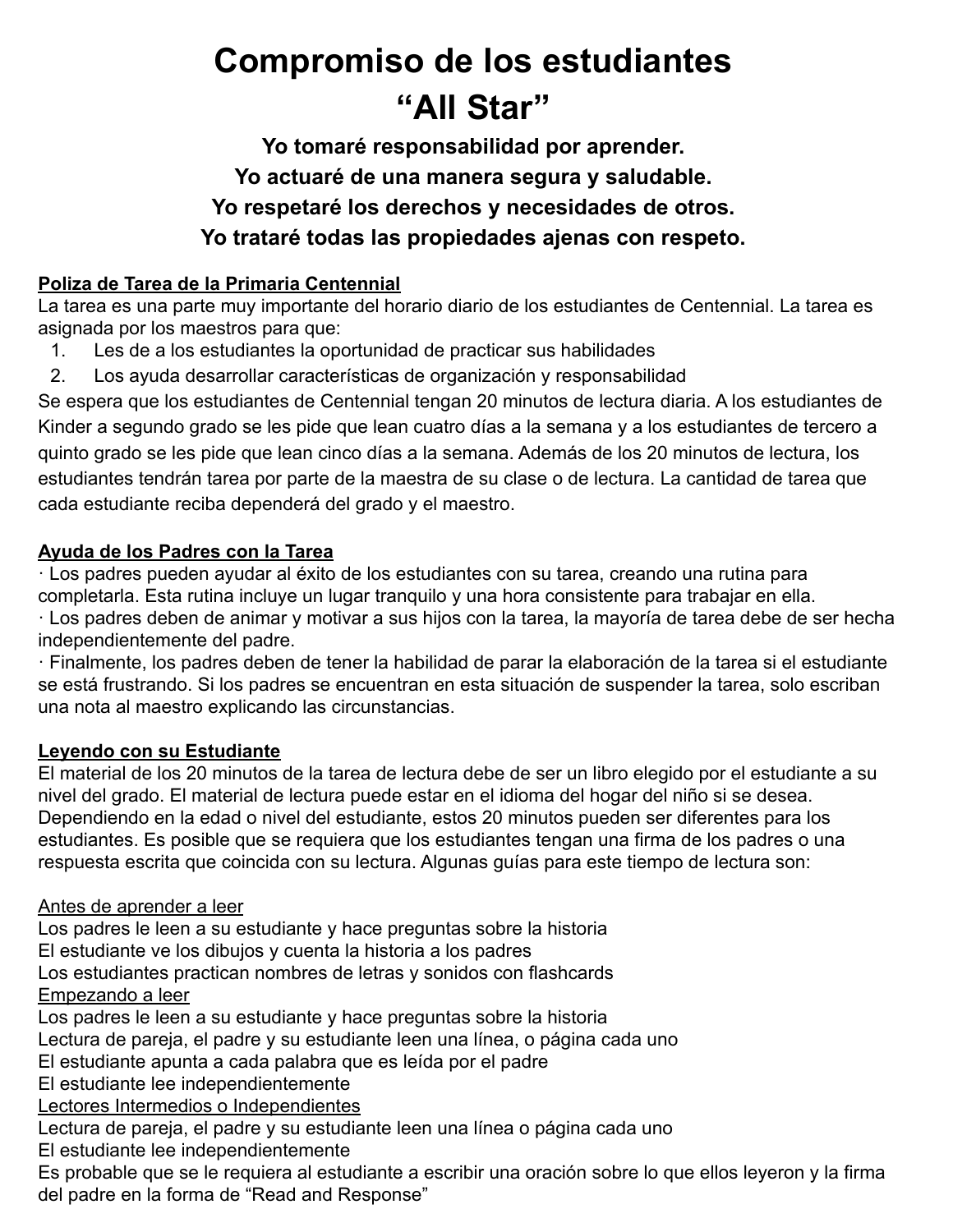# **Changing Schools**

Please notify the school office and teacher as soon as possible if a student is going to be withdrawn from school, so we may finalize transfer procedures.

# **School Rules (Including but not limited to):**

- 1. Students are encouraged to bring a refillable water bottle to school to be filled with water.
- 2. Students are expected to show respect to all adults, other students, and school property.
- 3. Students are expected to use appropriate and respectful language at all times; harassment, threats, abusive or obscene language and/or gestures **will not be tolerated**.
- 4. Students are expected to promptly obey instructions given by staff members.
- 5. Students are expected to help keep the school building and grounds neat and clean. Examples:
	- a. Student will **NOT**:
		- 1. Chew gum, litter, spit, write on the buildings
- 6. Students are expected to behave in a safe manner. Examples:
	- a. Students should:
		- 1. Walk in the school building
		- 2. Remain on the school grounds during the school day.
	- b. Students should **NOT**:
		- 1. Fight, threaten, harass
		- 2. Possess weapons
		- 3. Throw dangerous objects
		- 4. Possess drugs, alcohol & inhalants
		- 5. Participate in gang related activity
		- 6. Be disrespectful or disruptive

### **Consequences** *(Including but not limited to):*

#### **The consequences for an offense may vary depending on the nature and degree of the offense and any extenuating or exceptional circumstances. A few examples of consequences:**

- 1. Teacher conference with student
- 2. Classroom consequence/Quiet Room Consequences
- 3. Office referral to see the Principal/Intervention Specialist
- 4. Parent notified
- 5. School suspension and conference with parents may be required for one or more of the following behaviors:
	- fighting
	- assault
	- flagrant disrespect
	- intentional destruction of property
	- possession of weapon
	- possession of drugs, alcohol, inhalants, tobacco
	- gang activity
	- harassment/threats
	- acute violations of any of the "Playground/Building Rules", as noted in MVSD policy.
- 6. Police will be notified in instances when the violation involves the breaking of the law

#### **Discipline Definitions:**

**Consequences:** Activities given to students to fulfill; or actions taken by staff to remind students of correct student behavior, and to help the student(s) learn from the situation.

**Disrespect:** Any act in which a student is discourteous, insolent, or resistive to a staff member or fellow student. Acts can include gestures, language, or non-verbal communication.

**Assault:** Any act in which a student attempts or does physical harm to another student or adult by striking, biting or kicking the other person or by hitting the student or adult with any object. In some cases the use of threatening or inappropriate language can be considered as verbal assault and will be dealt with accordingly.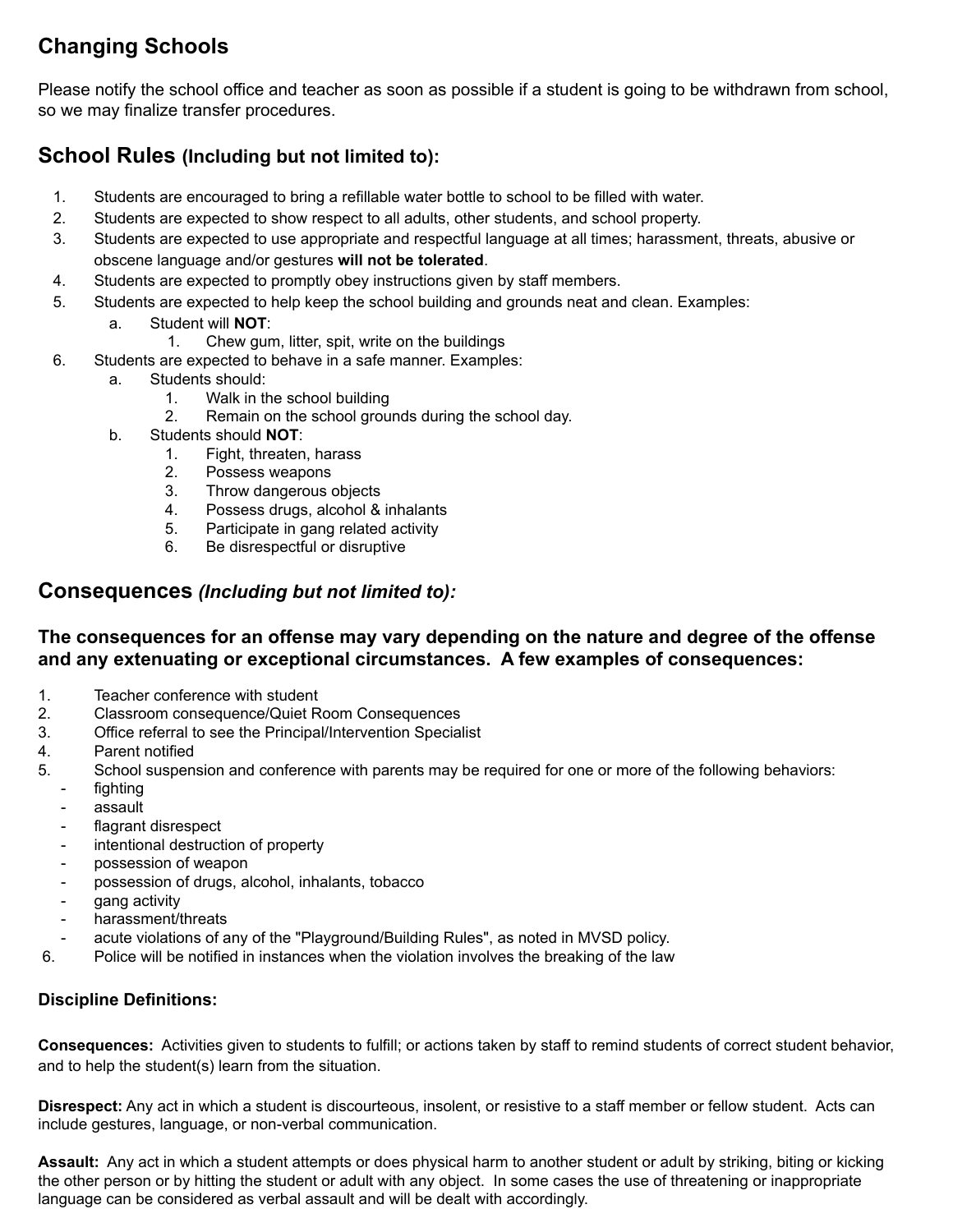# **Cambiando Escuelas**

Notifique a la oficina de la escuela y al maestro lo antes posible si se va a retirar a un alumno de la escuela, para que podamos finalizar los procedimientos de transferencia.

#### **Reglas de la escuela (Incluyendo pero no limitado a):**

- 1. Se anima a los estudiantes a traer una botella de agua recargable a la escuela para llenarla con agua.
- 2. Se espera que los estudiantes muestren respeto por todos los adultos, otros estudiantes y la propiedad de la escuela.

3. Se espera que los estudiantes usen un lenguaje apropiado y respetuoso todo el tiempo; acoso, amenazas, abusivo u obsceno lenguaje y / o gestos no serán tolerados.

- 4. Se espera que los estudiantes obedezcan rápidamente las instrucciones dadas por los miembros del personal.
- 5. Se espera que los estudiantes ayuden a mantener el edificio de la escuela limpio y ordenado. Ejemplos:

#### A. El estudiante NO debe:

- Masticar chicle, dejar basura, escupir, escribir en los edificios
- 6. Se espera que los estudiantes se comporten de manera segura. Ejemplos:
	- A. Los estudiantes deben:
		- 1. Caminata en el edificio de la escuela
		- 2. Permanecer en los terrenos de la escuela durante el día escolar.
	- B. Los estudiantes NO deben:
		- 1. Lucha, amenaza, hostiga
		- 2. Poseer armas
		- 3. Lanzar objetos peligrosos
		- 4. Poseer drogas, alcohol e inhalantes
		- 5. Participa en actividades relacionadas con pandillas
		- 6. Ser irrespetuoso o molesto

#### **Consecuencias (Incluyendo pero no limitado a)**:

#### **Las consecuencias de una ofensa pueden variar según la naturaleza y el grado de la ofensa y cualquier circunstancia atenuante o excepcional. Algunos ejemplos de consecuencias:**

- 1. Conferencia con maestra/o
- 2. Consecuencias del salón/cuarto de detención
- 3. Remisión a la oficina para ver al director / especialista de intervención
- 4. Padres notificados
- 5. La suspensión de la escuela y la conferencia con los padres pueden ser necesarios para una o más de las siguientes conductas:
	- · Lucha
	- · Asalto
	- · Falta de respeto flagrante
	- · Destrucción intencional de propiedad
	- · Posesión de arma
	- · Posesión de drogas, alcohol, inhalantes, tabaco
	- · Actividad de pandillas
	- · Acoso / amenazas
	- · Violaciones agudas de cualquiera de las "Reglas de patio / edificio", como se señala en la política de MVSD.
- 6. La policía será notificada en casos cuando la violación involucre la violación de la ley

#### **Definiciones de Disciplina:**

Consecuencias: actividades que los estudiantes deben cumplir; o acciones tomadas por el personal para recordarles a los estudiantes sobre el comportamiento correcto de los estudiantes, y para ayudar al (los) estudiante (s) a aprender de la situación.

Falta de respeto: cualquier acto en el cual un estudiante sea descortés, insolente o resistivo a un miembro del personal o compañero de estudios. Los actos pueden incluir gestos, lenguaje o comunicación no verbal.

Asalto: cualquier acto en el cual un estudiante intenta o hace daño físico a otro estudiante o adulto golpeando, mordiendo o pateando a la otra persona o golpeando al estudiante o adulto con cualquier objeto. En algunos casos, el uso de un lenguaje amenazante o inapropiado puede considerarse agresión verbal y se tratará en consecuencia.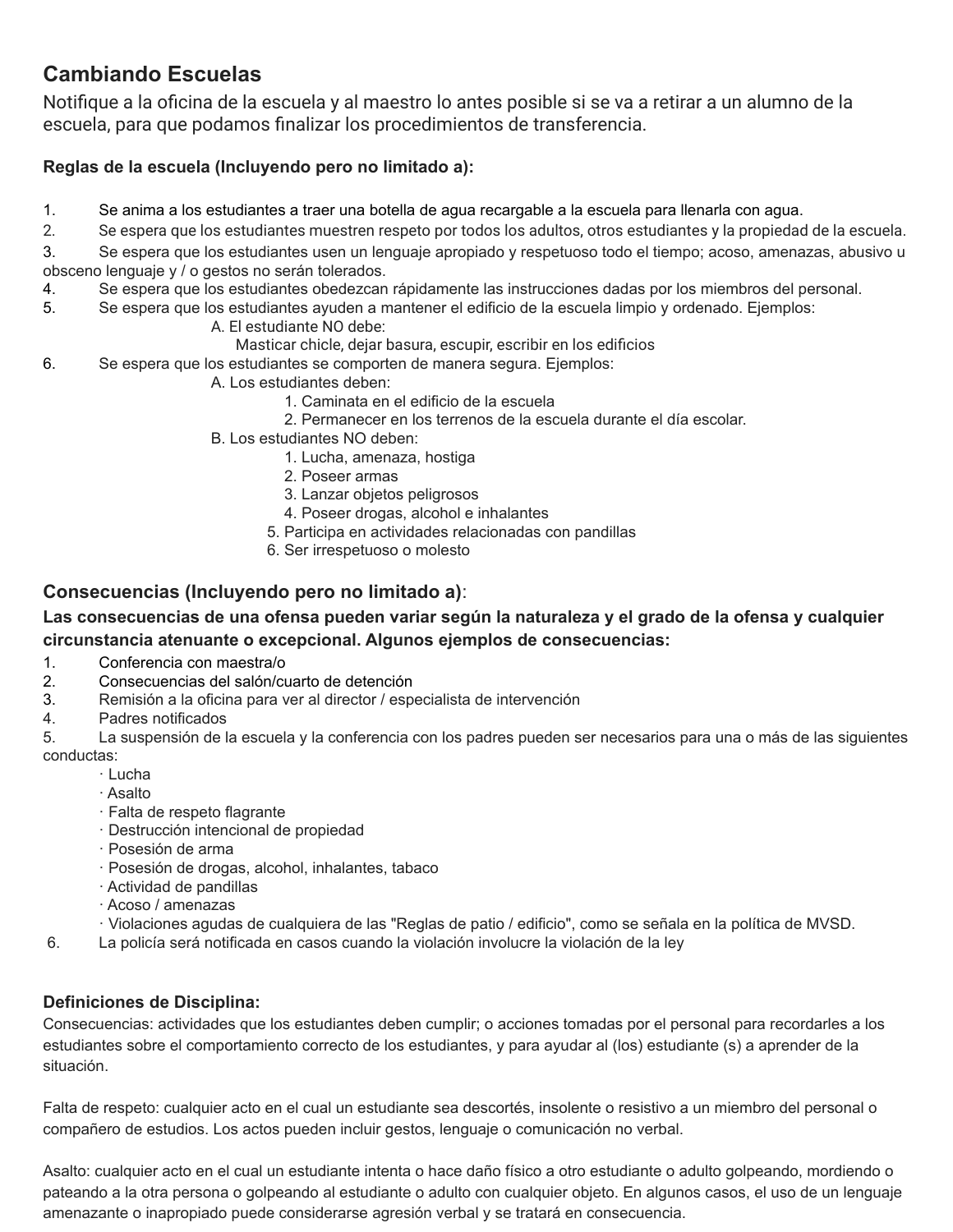# Playground Expectations

- 1. Have fun and be respectful to everybody
- 2. You can't say, "You can't play"
- 3. Stop play when bell rings, put equipment away when finished
- 4. Follow adult directions the first time they are given
- 5. Take shorter turns on swings and with other equipment so everyone gets a turn
- 6. Pretend/play fighting, wrestling, or shooting are not ok. No tackling games on the playground
- 7. Keep hands, feet, hurtful words, or spit to yourself
- 8. You may not run up the slide
- 9. Food, candy, gum, or pop do not belong on the playground. Exceptions may be made with school rewards or ice cream sales
- 10. Keep toys and handheld games at home. Electronics are not allowed. Cell phones must be turned into the office before school.

# Expectativas del Recreo.

- 1. Divertirse y ser respetuoso con todos
- 2. No puedes decir, " Tú no puedes jugar"
- 3. Para de jugar cuando suene la campana, pon el equipo de recreo en su lugar cuando termines
- 4. Sigue las reglas de los adultos la primera vez que sean dadas
- 5. Toma turnos pequeños en los columpios u otro equipo de juego para que todos puedan jugar
- 6. Pretender jugar a pelear, luchar o tirotear no es correcto. No se permiten juegos rudos en el área de recreo
- 7. Mantén los pies, manos, y malas palabras contigo mismo. No escupir
- 8. No puedes correr hacia arriba en la resbaladilla
- 9. Comida, dulce, chicle o soda no son permitidas en el área de recreo. Habrá excepciones cuando la
	- escuela lo permita o durante la venta de nieve
- 10. Mantén tus juguetes y juegos electrónicos en tu casa estos no son permitidos en la `escuela. Los

celulares deben de ser entregados en la oficina antes del horario escolar.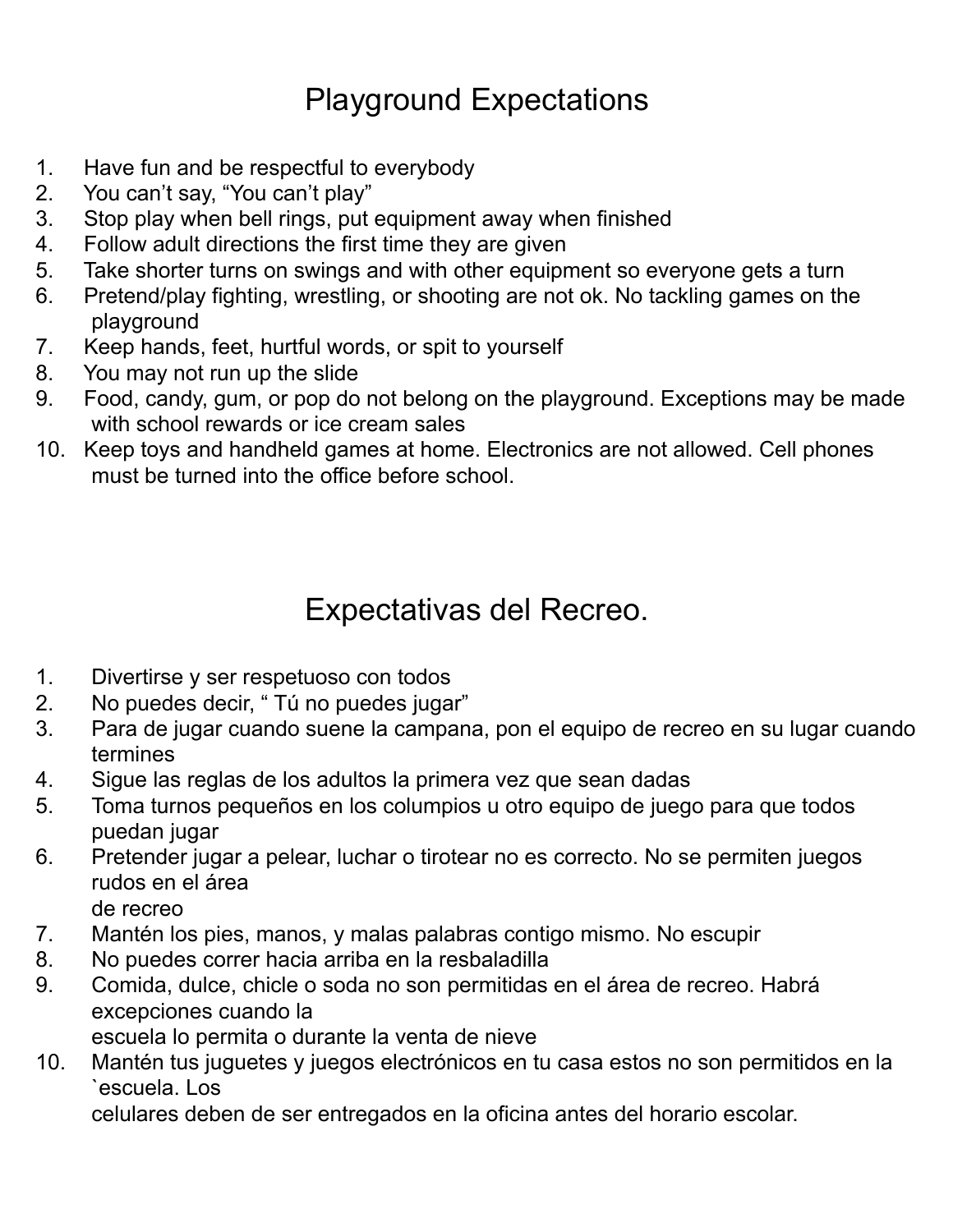# CENTENNIAL BEHAVIOR COMMUNICATION FORM

| DATE: ____________________                                                                                                                                                                                                                                                                                                                                 |                              | Home Room Teacher: Nome Room Teacher:                  |                                    |                 |                               |              |
|------------------------------------------------------------------------------------------------------------------------------------------------------------------------------------------------------------------------------------------------------------------------------------------------------------------------------------------------------------|------------------------------|--------------------------------------------------------|------------------------------------|-----------------|-------------------------------|--------------|
|                                                                                                                                                                                                                                                                                                                                                            |                              |                                                        |                                    |                 |                               |              |
| <b>AREA: (PLEASE CIRCLE)</b>                                                                                                                                                                                                                                                                                                                               |                              |                                                        |                                    |                 |                               |              |
| P.E.<br>Classroom                                                                                                                                                                                                                                                                                                                                          | Library                      | Music                                                  | Hall                               | Cafeteria       |                               |              |
| Math class<br>Reading class                                                                                                                                                                                                                                                                                                                                |                              | Bathroom                                               | <b>Bus</b>                         | <b>Bus Line</b> |                               | Other        |
| <b>Before</b><br>Recess:                                                                                                                                                                                                                                                                                                                                   | AM                           | Lunch                                                  | PM                                 | After School    |                               |              |
| <b>BEHAVIOR (S): (PLEASE CIRCLE)</b>                                                                                                                                                                                                                                                                                                                       |                              |                                                        |                                    |                 |                               |              |
| Fighting                                                                                                                                                                                                                                                                                                                                                   | Teasing                      |                                                        | Cafeteria Violation                |                 | Lying                         |              |
| Disrespectful                                                                                                                                                                                                                                                                                                                                              | <b>Gang Related Activity</b> |                                                        | Cheating                           |                 | Vandalism                     |              |
| Defiance                                                                                                                                                                                                                                                                                                                                                   | Rock/Bark throwing           |                                                        | Spitting                           |                 |                               |              |
| Hurting an Adult                                                                                                                                                                                                                                                                                                                                           |                              | <b>Dress Code Violation</b><br>Profanity/Obscenity     |                                    |                 | <b>Threat</b>                 |              |
| Hurting another student                                                                                                                                                                                                                                                                                                                                    |                              | <b>Classroom Misbehavior</b><br><b>Computer Misuse</b> |                                    |                 |                               | <b>Theft</b> |
| <b>Failure to follow Directions</b>                                                                                                                                                                                                                                                                                                                        |                              | Other____________________<br>Inappropriate Behavior    |                                    |                 |                               |              |
|                                                                                                                                                                                                                                                                                                                                                            |                              |                                                        |                                    |                 |                               |              |
| <b>Reported by:</b>                                                                                                                                                                                                                                                                                                                                        |                              |                                                        |                                    |                 |                               |              |
| THE FOLLOWING ACTION WAS TAKEN: (PLEASE CIRCLE)                                                                                                                                                                                                                                                                                                            |                              |                                                        |                                    |                 |                               |              |
| Verbal Reprimand                                                                                                                                                                                                                                                                                                                                           | Redirection                  |                                                        | <b>Walk with Supervisor</b>        |                 | <b>Time Out</b>               |              |
| Loss of Recess                                                                                                                                                                                                                                                                                                                                             | Campus Clean-up              |                                                        | <b>Counselor Referral</b>          |                 | Apology                       |              |
| Quiet Room                                                                                                                                                                                                                                                                                                                                                 | <b>Parent Called</b>         |                                                        | <b>Parent Conference</b>           |                 | <b>Letter Sent Home</b>       |              |
| <b>After School Detention</b>                                                                                                                                                                                                                                                                                                                              |                              |                                                        | In House Suspension Parent pick-up |                 | <b>Harassment Form</b>        |              |
| <u>Comments:</u> comments: comments: comments: comments: comments: comments: comments: comments: comments: comments: comments: comments: comments: comments: comments: comments: comments: comments: comments: comments: comments:<br><u> 1990 - Jan James James James James James James James James James James James James James James James James J</u> |                              |                                                        |                                    |                 |                               |              |
|                                                                                                                                                                                                                                                                                                                                                            |                              |                                                        |                                    |                 |                               |              |
|                                                                                                                                                                                                                                                                                                                                                            |                              |                                                        |                                    |                 | Date: _______________________ |              |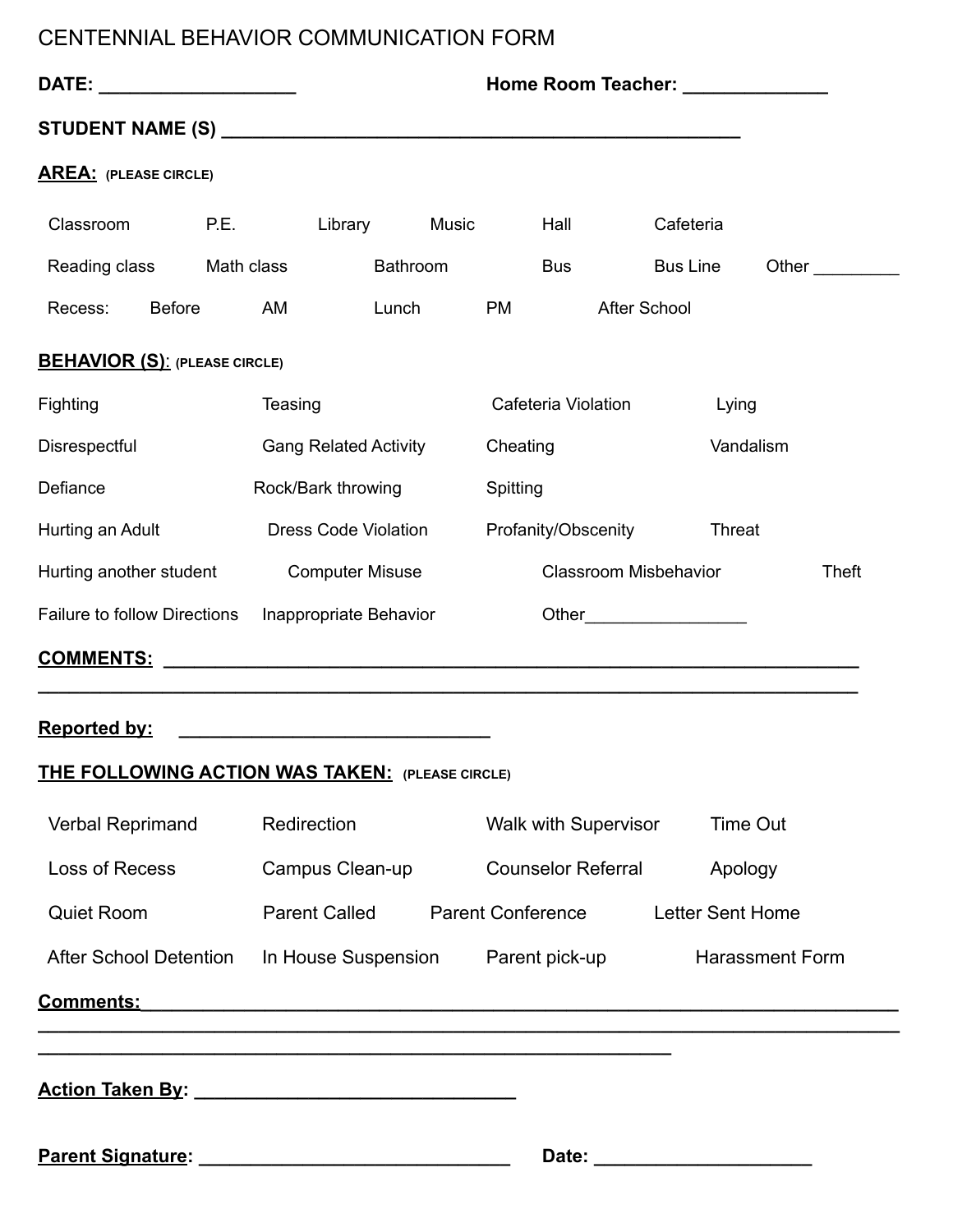# COMUNICACIÓN DE CONDUCTA ESCUELA CENTENNIAL

| Día: _______________________                                          |                           |               | Maestro/a: www.com/                            |            |
|-----------------------------------------------------------------------|---------------------------|---------------|------------------------------------------------|------------|
|                                                                       |                           |               |                                                |            |
| <u> MATERIA: (ENCIERRE EN UN CÍRCULO)</u>                             |                           |               |                                                |            |
| Salón<br>Educación física                                             | Biblioteca                | Música        | Pasillo                                        | Cafetería  |
| Clase de Lectura/Matemáticas Baños Camión                             |                           |               | Fila del camión                                | Otro       |
| Antes<br>Recreo                                                       | a.m.                      | Almuerzo p.m. | Después de clases                              |            |
| <u>CONDUCTA (S)</u>                                                   |                           |               |                                                |            |
| Pelear<br><b>Burlarse</b>                                             |                           |               | Violación de cafetería                         | Mentir     |
| Irrespetuoso Actividades relacionadas con pandillas Haciendo trampa   |                           |               |                                                | Vandalismo |
| Lastimar a alumnos                                                    |                           |               | Aventar piedras Mal comportamiento en la clase | Escupir    |
| No seguir las reglas Violación del código de vestir lndecente/obsceno |                           |               |                                                | Amenazar   |
| Mal uso de la computadora                                             |                           |               | Golpear a un adulto No termino el trabajo      | Robar      |
| Hacerse la pinta de la escuela                                        | Comportamiento inadecuado |               | Otro                                           |            |
| <b>COMENTARIOS:</b>                                                   |                           |               |                                                |            |
|                                                                       |                           |               |                                                |            |

# **Reportado por:** \_\_\_\_\_\_\_\_\_\_\_\_\_\_\_\_\_\_\_\_\_\_\_\_\_\_\_\_\_\_

#### **LAS SIGUIENTES ACCIONES FUERON TOMADAS:**

| Llamada de atención                                      | Redirige |                      | Camina con el supervisor                | Tiempo de recapacitar     |
|----------------------------------------------------------|----------|----------------------|-----------------------------------------|---------------------------|
| Pérdida del recreo Limpieza de los alrededores           |          |                      | Se manda con el consejero Pide disculpa |                           |
| Salón tranquilo/detención                                |          | llamada al padre     | Junta con los padres                    | Se manda una carta a casa |
| Detención después de clases                              |          | Suspensión de clases | padre/madre recogieron                  |                           |
| Se hizo una forma de intimidación<br><b>Comentarios:</b> |          |                      |                                         |                           |
| <u>Acción tomada por</u> : _                             |          |                      |                                         |                           |
| Acción tomada por:                                       |          |                      |                                         |                           |
| Firma de padres:                                         |          |                      | Fecha:                                  |                           |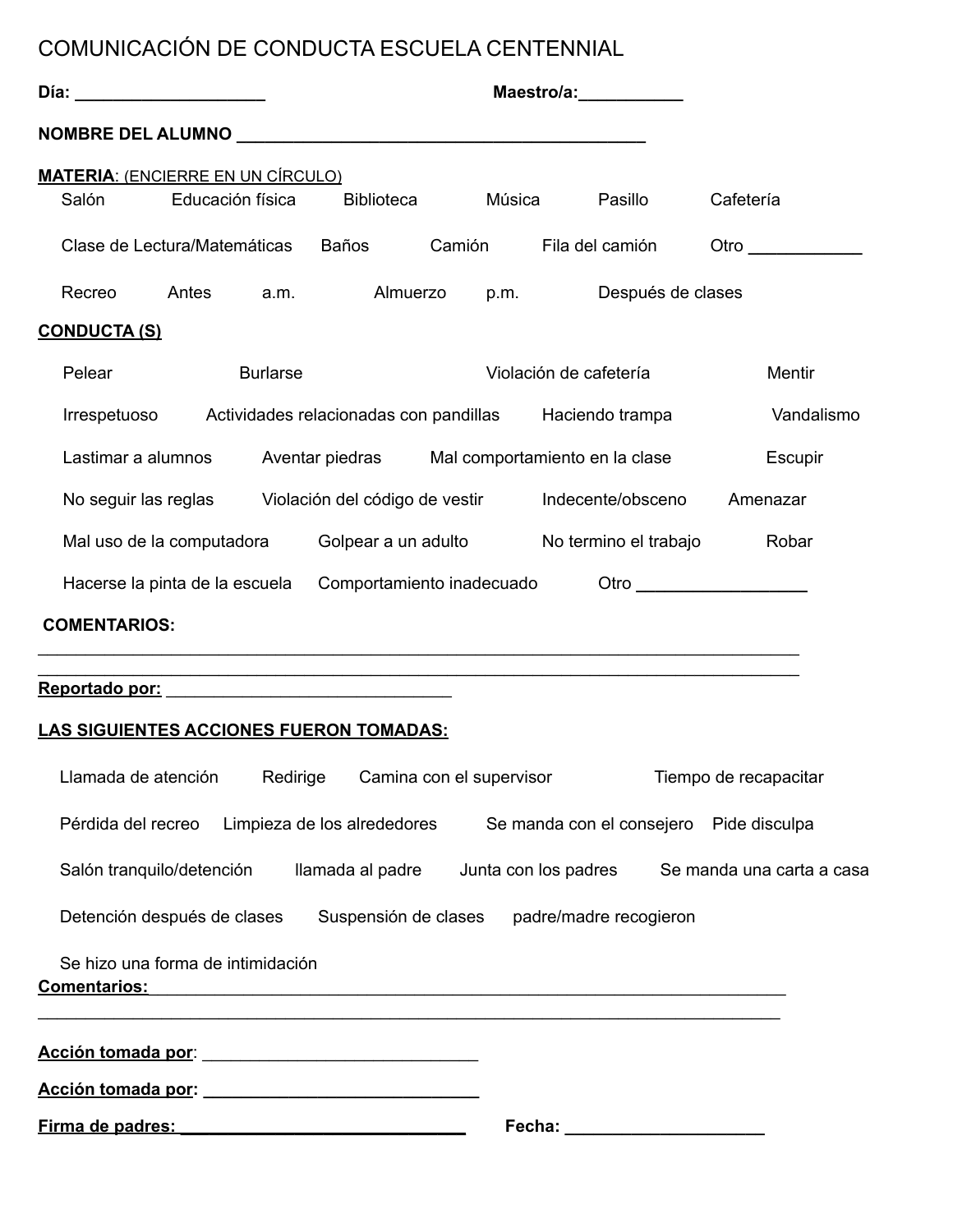# **Emergencies/School Closures**

**Emergency Form:** Each year parents are asked to fill out an *Emergency Information Sheet*. This information is **vitally important** to the school office, as it provides pertinent phone numbers and names of people who should be contacted in case of an emergency. This form is also used to verify custody of a child if there is a need. **If the information changes during the year please contact the office immediately.**

**Snow/Hazardous conditions:** Hazardous weather, floods, or other unexpected emergencies may force changes in bus transportation schedules and pick-up/drop-off points for school children. A school may be closed because of snow, extremely low temperatures, or other emergency situations. The following radio & television stations and Web site begin broadcasting emergency schedules or school closure information at 6:00 a.m.:

| KAPS am 1470                                              | KOMO 4 |
|-----------------------------------------------------------|--------|
| <b>KBRC am 1430</b>                                       | KING 5 |
| <b>KLKI am 1340</b>                                       | KIRO 7 |
| http://www.mountvernonschools.com/ District announcements |        |

**Earthquake:** Centennial Elementary has earthquake drills during which students are taught how to respond during and after an earthquake.

**Fire:** Centennial Elementary has monthly fire drills for all classes. Students are trained to leave their current setting in a prompt and orderly manner. In addition, staff is trained in proper school evacuation procedures to ensure the safety of all students.

**Security Alerts:** Centennial Elementary practice lockdown drills in the event there is ever an intruder or any danger on or near our campus. Staff is trained in the proper procedures in securing our building.

**Bus Emergencies:** In the event of an emergency on a bus, emergency exit procedures, as established by the emergency exit drills, will be followed.

### **Emergency Preparedness**

We believe it will be reassuring for you to know that Centennial Elementary School has taken an aggressive posture in disaster preparedness. Because earthquake preparedness, response and recovery is the most inclusive of the disaster situations we face, Centennial Elementary has concentrated efforts on preparing for a catastrophic earthquake. In preparing for the type of widespread devastation anticipated with a major quake or even with a lesser intensity quake, our school's response and recovery capabilities will permit us to handle other types of disasters. The safety and welfare of students and staff is the primary consideration in all preparedness planning. The Centennial Disaster Preparedness Plan is based on these factors:

- 1. **STUDENTS WILL REMAIN AT SCHOOL** Students will be kept at school until released to parents or other authorized person(s).
- 2. **CONTROLLED STUDENT RELEASE** Campus will be secured: all students will be accounted for and then released through an established procedure at release areas.
- 3. **STAFF REMAINS ON CAMPUS** Staff members are expected to have personal/family/home disaster plans, so that they can carry out their school disaster responsibilities with knowledge that their families know how to proceed without them.
- 4. **PERSONNEL ARE TRAINED** Staff members have received training in response procedures and are provided opportunities for development of needed skills (i.e. first aid courses, rescue, etc.). **WE ARE PREPARED TO HELP KEEP OUR STUDENTS SAFE!**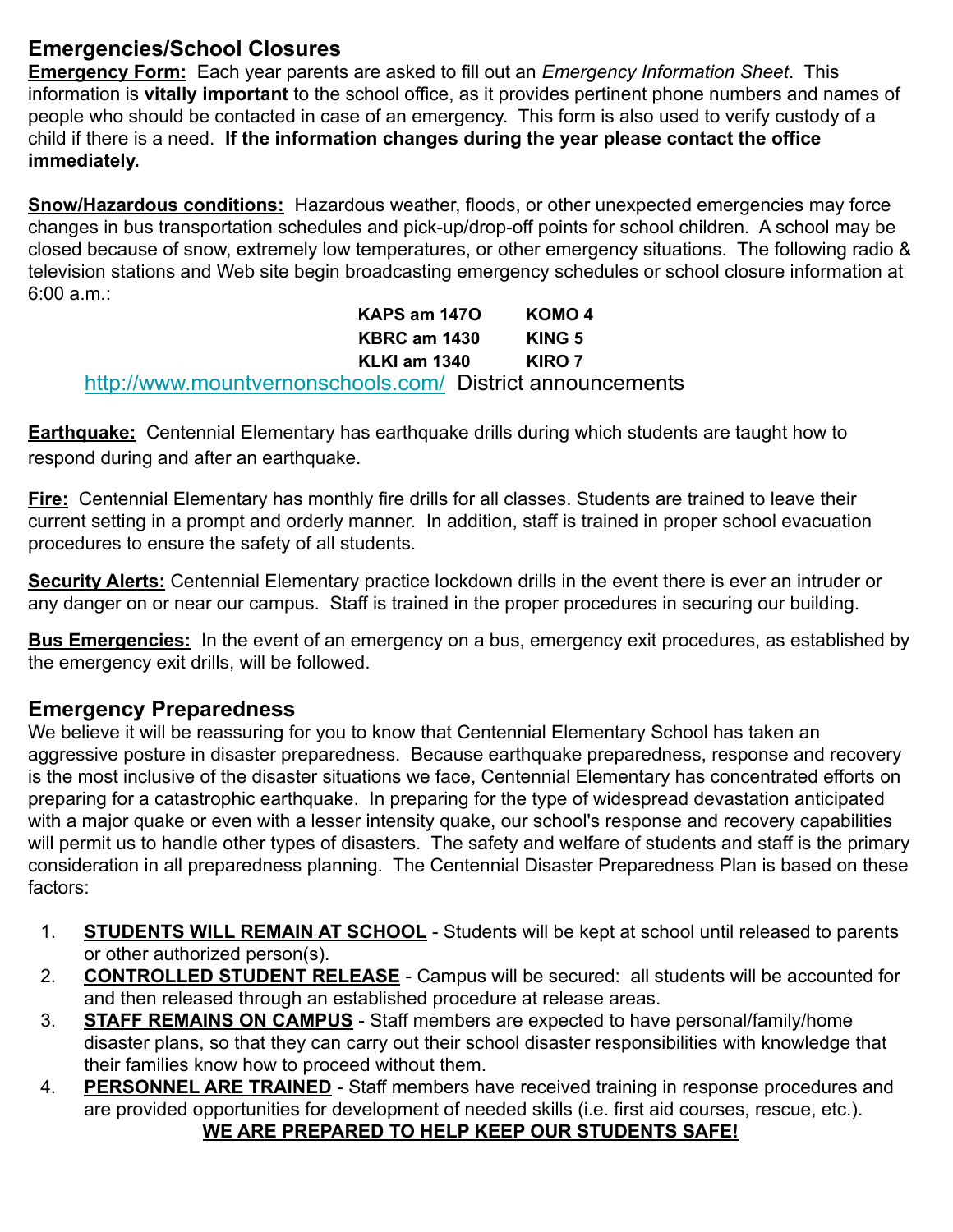#### **Emergencias/ Escuela cerrada**

**Tarjeta de Emergencia:** Cada año escolar se les pide a los padres que llenen una hoja de información de emergencia. Esta información es de vital importancia para la escuela ya que contiene números de teléfono y nombres de personas pertinentes que deben de ser contactadas en casos de emergencia. Esta hoja es usada también para comprobar la patria potestad del alumno cuando es necesario. **Si la información de la hoja cambia durante el año escolar comuníquese a la dirección de la escuela inmediatamente.**

**Nieve/ condiciones peligrosas:** Estado del tiempo peligroso, inundaciones, o emergencias inesperadas pueden forzar ciertos cambios en el horario de los camiones y en las paradas (subidas y bajadas) de los mismos. La escuela puede ser cerrada debido a la nieve, temperaturas bajas extremas u otras situaciones de emergencia. Las siguientes estaciones de radio y televisión darán a conocer los horarios de emergencia o el cierre de las escuelas a las 6:00 a.m.:

| <b>KAPS am 1470</b> | KOMO 4 |
|---------------------|--------|
| <b>KBRC am 1430</b> | KING 5 |
| <b>KLKI am 1340</b> | KIRO 7 |
|                     |        |

#### **<http://www.mountvernonschools.com/> distrito de Mount Vernon**

**Terremotos**: En la escuela primaria Centennial se practican simulacros de incendios en los cuales se les enseña a los niños cómo actuar antes y después de un terremoto.

**Incendios:** En la escuela Centennial todos los grupos practican simulacros de incendios mensualmente. Se enseña a los alumnos a salir de cualquier lugar donde se encuentren en la escuela de manera ordenada y rápida. Además los maestros están entrenados para evacuar la escuela con procedimientos que garantizan la seguridad de todos los alumnos. .

**Alertas de Seguridad:** En la escuela Centennial se practican simulacros de encierro; en casos de peligro cerca de la escuela o de intrusos invadiendo el plantel. El personal escolar está entrenado para actuar con procedimientos apropiados para mantener la seguridad dentro del plantel.

**Emergencias en el camión:** En caso de emergencia en el camión, los alumnos seguirán los procedimientos de salida de emergencia practicados en los simulacros de emergencia.

### **Preparación en casos de emergencia**

Nosotros creemos que será tranquilizante para usted saber que la Escuela Primaria Centennial ha tomado una actitud agresiva en la preparación de los desastres. Ya que la preparación de un terremoto, la respuesta y recuperación es la mas incluída en las situaciones de desastre que nosotros enfrentamos, la primaria Centennial ha concentrados sus esfuerzos preparándose para un terremoto catastrófico. Al prepararnos para un tipo extendido de devastación anticipada con un terremoto mayor o uno con menor intensidad, nuestras capacidades escolares de respuesta y recuperación nos permitirán manejar otro tipo de desastres. La seguridad y bienestar de los estudiantes y el personal es la consideración primordial en loda la planeación de la preparación. El Plan de Preparación de Desastres de Centennial es basado en los siguientes factores:

- 1. **LOS ALUMNOS PERMANECERÁN EN LA ESCUELA** Los alumnos se estarán en la escuela hasta que los padres o una persona autorizada los recoja**.**
- 2. **SALIDA CONTROLADA DE LOS ALUMNOS** El edificio escolar será protegido: todos los alumnos serán contados y después serán entregados a sus padres en las áreas establecidas según los procedimientos de seguridad.
- 3. **EL PERSONAL ESCOLAR PERMANECERÁ EN EL EDIFICIO** Se espera que el personal escolar tenga un plan organizado en casos de desastre en sus casas y con sus familiares, así que en casos de desastre ellos puedan desarrollar sus responsabilidades sabiendo que en sus casas sus familiares pueden seguir adelante sin ellos.
- 4. **EL PERSONAL ESTÁ ENTRENADO**  El personal escolar ha recibido entrenamiento acerca de los procedimientos necesarios en casos de emergencia, además el distrito escolar provee oportunidades para desarrollar destrezas si ellos lo requieren (cursos de rescate, o primeros auxilios).

#### **ESTAMOS PREPARADOS PARA AYUDAR A MANTENER SEGUROS A NUESTROS ALUMNOS!**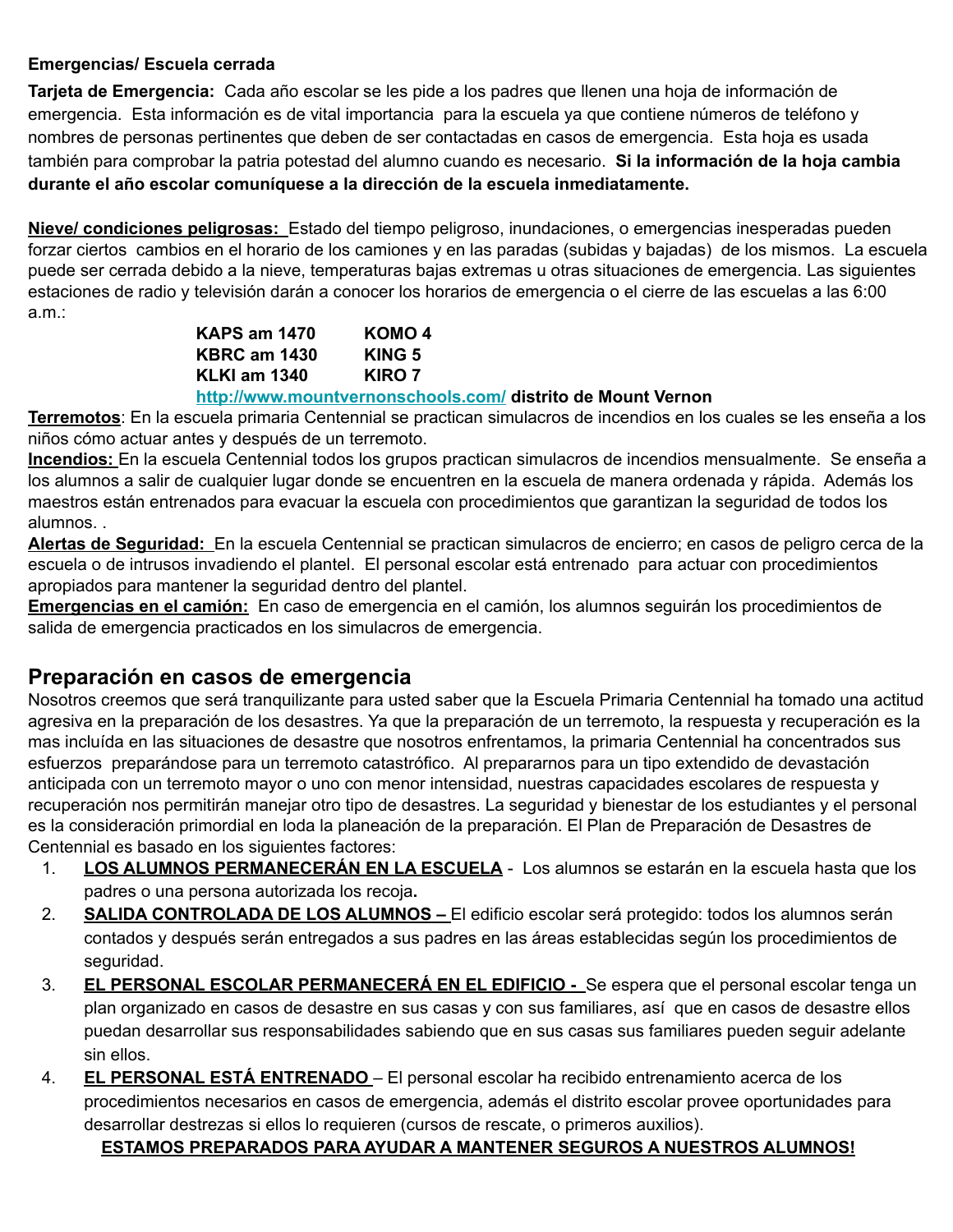**ATTENDANCE** - State law requires that all students attend school regularly. Success in school depends greatly on regular attendance and it is the policy of the Mount Vernon School District that all students be punctual and regular in attendance. **Please call the school on the morning that your child is going to be absent.** In case we do not hear from you, we will try to contact you. When your child returns to school, make sure that he or she brings a written note.

**ASISTENCIA** - Por favor llame a la escuela en la mañana si su hijo/a no va a venir a la escuela. En caso de que usted o su hijo/a no hablen, nosotros vamos a tratar de comunicarnos con usted. Cuando su hijo/a regresa a la escuela esté seguro de mandar una nota.

**ARRIVAL TIME AND TARDIES** - Your child may come to school at 8:05 a.m. to eat breakfast and enjoy before-school recess. **There is no supervision available before 8:05 a.m. For safety reasons, do not leave your student unattended.** Classes begin at 8:25 a.m. Students who arrive late to school must check in at the office to get a late slip for class.

**EL LLEGAR A LA ESCUELA y LLEGADAS TARDE –** Las puertas de la escuela abren a las 8:05 am para que su estudiante pueda desayunar. **No hay supervisión después de las 8:05 am por favor no dejar a su estudiante solo por razones de seguridad. Las clases comienzan a las 8:25 a.m.** Los estudiantes que lleguen tarde deben pasar por la oficina a agarrar una nota de llegada tarde.

**EXCUSED LATE ARRIVALS** - A parent should bring students who arrive late to school due to medical or dental appointments to the school office to check in.

**LLEGADAS TARDE CON EXCUSA** - Los padres tienen que traer a los estudiantes que llegan tarde a la escuela por una cita con el médico o dentista deben pasar primero por la oficina.

**LEAVING SCHOOL EARLY** - If your child needs to leave school during the day, please write a note to the teacher and check your child out at the office. **Do not go to your child's classroom.**

**SALIDA TEMPRANO DE LA ESCUELA** - Si su hijo/a tiene que salir de la escuela durante el día por favor escríbale una nota a su maestro y pase a la oficina a firmar. **No puede ir a la clase de su hijo/a por favor pase por la oficina.**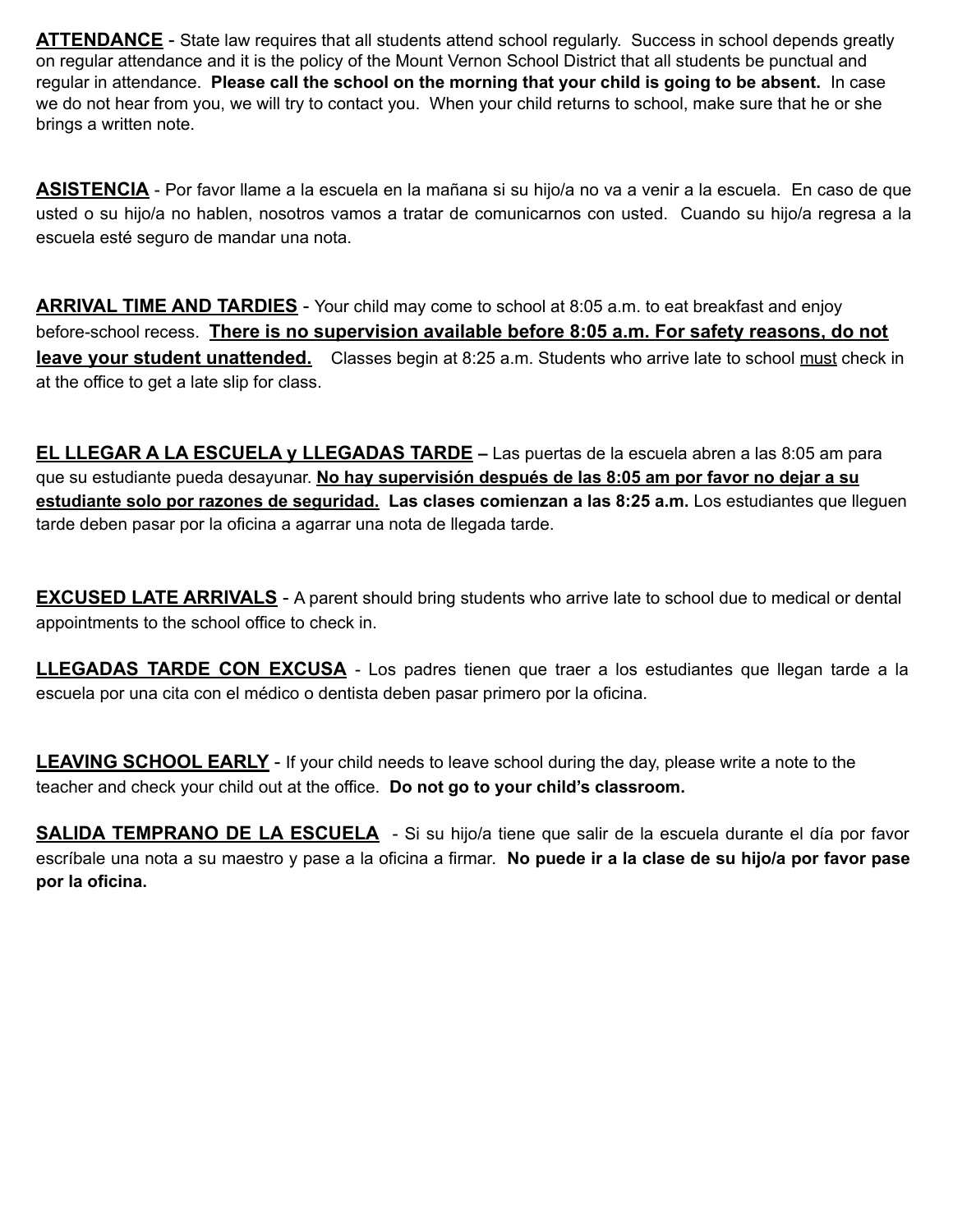**END OF THE DAY** - Please remember that school ends at 3:00 pm. Students will be dismissed when the bell rings. Parents should pick up their children in the car pick up area in front of the kindergarten play area. Please do not leave your car. Parents not using the normal pick-up area must park in a designated parking spot. Students will NOT be allowed to run across traffic to get into the cars that are parked in the lot, parents must leave the car and escort child from the school. Cars will not be allowed to park in the YMCA lot or in designated handicap spots without proper permits.

If the office/teacher does not receive notice, student will be sent via their regular method.

### **AL FINAL DEL DIA**

**Por favor recuerde que la escuela termina a las 3:00pm**. Los estudiantes serán despedidos cuando suene la campana. Los padres deben recoger a sus hijos en la zona enfrente de la escuela en la área llamada "car pick up" donde deben de estacionar su auto en la curva para que los estudiantes suban al auto de manera segura. Por favor no estacione y deje su auto en la área de "car pick up", usé el estacionamiento adecuado para evitar tráfico. Los estudiantes NO pueden correr entre el trafico para llegar a los autos estacionados en el estacionamiento. Los autos tambien no serán permitidos estacionarse en áreas de discapacidad sin permiso apropiado.Si la oficina / profesor no recibe notificación, los estudiantes serán enviados a casa a través de su método regular.

**BECCA BILL INFORMATION** - School attendance is a serious issue in Washington State. The "BECCA Bill" was enacted (RCW 28A.225.010) requiring parents to provide a timely written excuse when students are away from school for legitimate reasons. Without a parental excuse **and** school verification, students will be considered truant. **The school may file a Juvenile Court petition for five (7) unexcused absences in a month, ten (15) cumulative unexcused absences in a year, OR if your child's attendance falls below 80% of the school year.**  Once the school determines a student is truant, school officials are **required** to file a petition with Juvenile Court. This law applies to all students in grades K-12. The district wants to avoid filing petitions but will need parental help to see that children attend school and are not absent without a written excuse. (See Attendance Policy.)

**INFORMACION DE LA LEY BECCA** - La asistencia a la escuela es una cosa seria en el estado de Washington. La "BECCA Bill" fue pasado (RCW 28A.225.010) se requiere que los padres proveen una excusa escrita cuando los estudiantes no están en la escuela por cualquier razón. Sin una excusa del padre **y** sin una verificación de la escuela, los estudiantes se considerarán ausentes sin excusa. **La escuela puede presentar una petición al Tribunal de Menores por cinco (7) ausencias injustificadas en un mes, diez (15) ausencias injustificadas acumulativas en un año, O si la asistencia de su hijo cae por debajo del 80% del año escolar.** Cuando la escuela se determina que el estudiante está ausente sin permiso, los directores son **requeridos** que hagan una petición a la corte juvenil. Estas leyes aplican a los estudiantes en los grados de kinder a 12. El distrito no quiere hacer estas peticiones pero tiene que tener la ayuda de los padres para que los niños/as asistan a la escuela y no estén ausentes de la escuela sin una excusa escrita. (Vea la póliza de asistencia)

**WITHDRAWALS** - If you need to withdraw your child from school due to a move or other reasons, please give the office at least one day's notice. There are forms the office needs to complete and send to your child's new school. Please make sure that any school fines are paid and that library books are returned.

**Mudanza** - Si usted tiene que sacar su hijo/a de la escuela por razón de mudanza o tiene otras razones, por favor dígale a la oficina por lo menos un día antes. Hay algunas formas en la oficina que usted necesita llenar y mandarlas a la nueva escuela de su hijo/a. Por favor esté seguro que su hijo/a no tenga multas en la escuela ni libros de la biblioteca.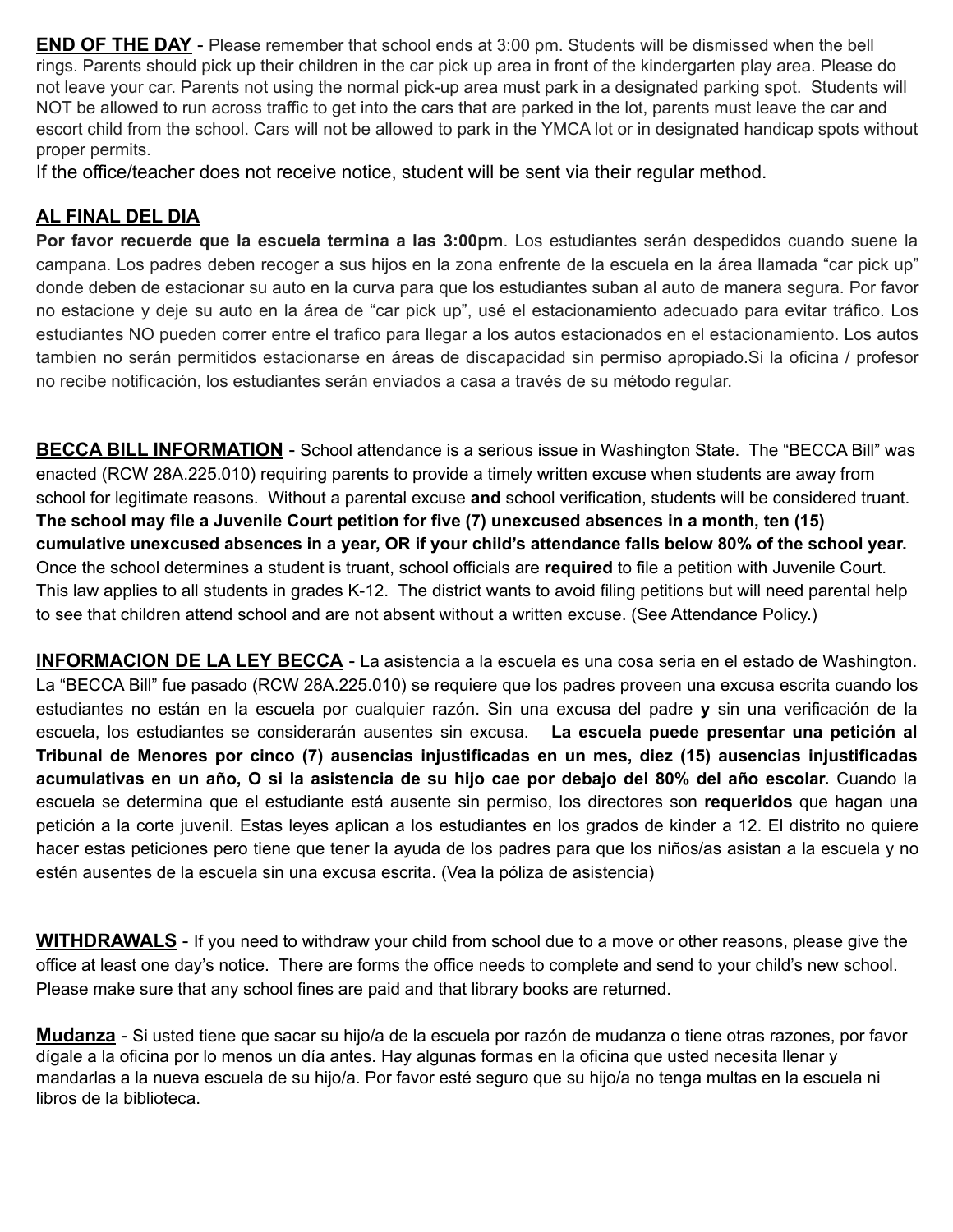# **Lunch and Breakfast Program**

All students will receive FREE breakfast and lunch this year. Breakfast will be served to students from 8:05-8:25 each morning. Lunch is scheduled by grade level between 11:00-12:30.

In order to provide this service, each family (regardless of income status) needs to complete the Family Income Survey. Just one form per family. This allows us to provide Free and Reduced Fees, Eligibilities, and how we distribute funding for every school building.

Please complete the electronic version of the form in Skyward, under Custom Forms Family Income Survey (2021-22). It is also available at the school office and on the website in English, Spanish, and Russian.

Thank you for your assistance in completing this task to ensure all students have access to food and funding!

# **Any questions concerning the lunch program please contact: Food Services Supervisor Dave Connors @ 360-428-6149**

# **Programa de desayuno y almuerzo**

Todos los estudiantes recibirán desayuno y almuerzo GRATIS este año. El desayuno se servirá a los estudiantes de 8:05-8:25 cada mañana. El almuerzo está programado por nivel de grado entre las 11:00-12:30.

Para poder brindar este servicio, cada familia (independientemente del estado de ingresos) debe completar la Encuesta de ingresos familiares. Solo un formulario por familia. Esto nos permite proporcionar tarifas gratuitas y reducidas, elegibilidad y cómo distribuimos los fondos para cada edificio escolar.

Complete la versión electrónica del formulario en Skyward, en la Encuesta de ingresos familiares de formularios personalizados (2021-22). También está disponible en la oficina de la escuela y en el sitio web en Inglés, Español y Ruso.

¡Gracias por su ayuda para completar esta tarea para garantizar que todos los estudiantes tengan acceso a alimentos y fondos!

# **Cualquier pregunta relacionada con el programa de almuerzos, comuníquese con: Supervisor de Servicios de Alimentos Dave Connors @ 360-428-6149**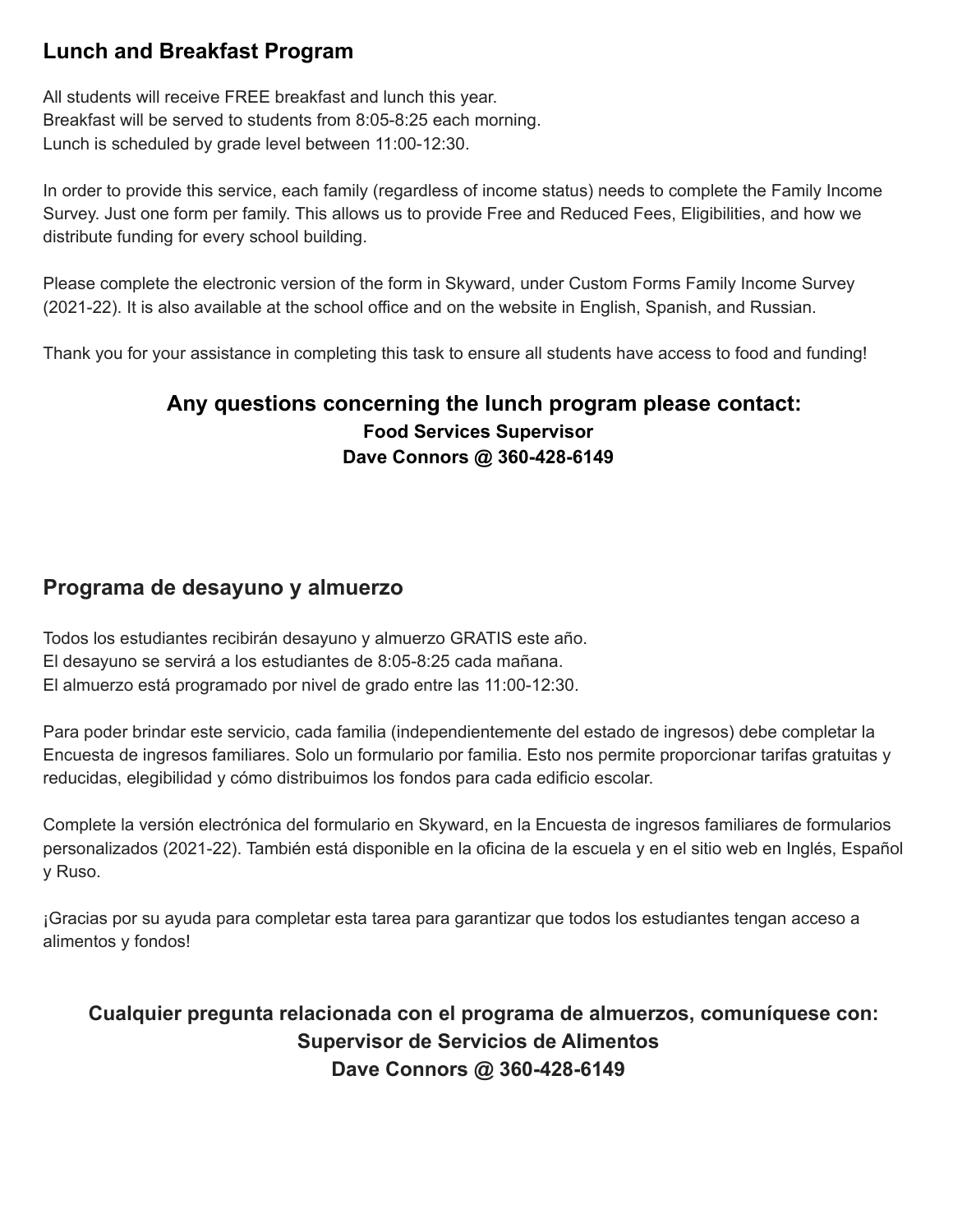# **Telephone Use Policy**

The school telephone is extremely busy. Consequently, phone messages for students are limited to **EMERGENCIES ONLY.**

Students may use the phones at Centennial School to call home **only** when serious circumstances require it. The staff at Centennial Elementary reserves the right to determine whether or not circumstances require the use of school phones. In general, students will be allowed to use the phone in the following situations: if they have missed their bus; if they have forgotten to bring an important form; if they are sick, etc. We request that students not ask to use the phone in order to make social arrangements to go places other than their home.

**STUDENT CELL PHONES:** If a parent requires that their child bring a cell phone to school, the student should turn the phone into the office upon arriving and pick it up upon departure. Student cell phones should not be used during the school day. If a phone is visible or audible in a student's possession during the school day it will be confiscated. Parents may be required to pick up a confiscated cell phone.

# **Regla escolar sobre el uso del teléfono**

El teléfono de la escuela está constantemente ocupado. Por lo tanto, los mensajes telefónicos dirigidos a los alumnos están limitados a **EMERGENCIAS SOLAMENTE**. En la escuela Centennial se les permitirá a los alumnos el uso de los teléfonos para llamar a casa **únicamente** cuando las circunstancias lo requieran. El personal de la escuela Centennial se reserva el derecho de determinar el uso del los teléfonos de la escuela por los alumnos. Los alumnos podrán usar los teléfonos de la escuela cuando: Se les pase el camión, olvidaron en casa una forma importante, si es que están enfermos, etc. Se les pide a los alumnos que no traten de usar el teléfono escolar para planear actividades sociales o para ir a otros lugares que no sea su casa.

# **TELÉFONOS CELULARES DE LOS ESTUDIANTES:**

Si el padre requiere que su hijo traiga un celular a la escuela, el estudiante debe de entregarlo en la oficina en cuanto llegue a la escuela y recogerlo al salir. El teléfono celular no debe de ser usado durante el día escolar. Si un celular es visible o escuchado en la posesión del estudiante durante el día escolar, este será confiscado. Es probable que se les pida a los padres recojan el teléfono celular confiscado.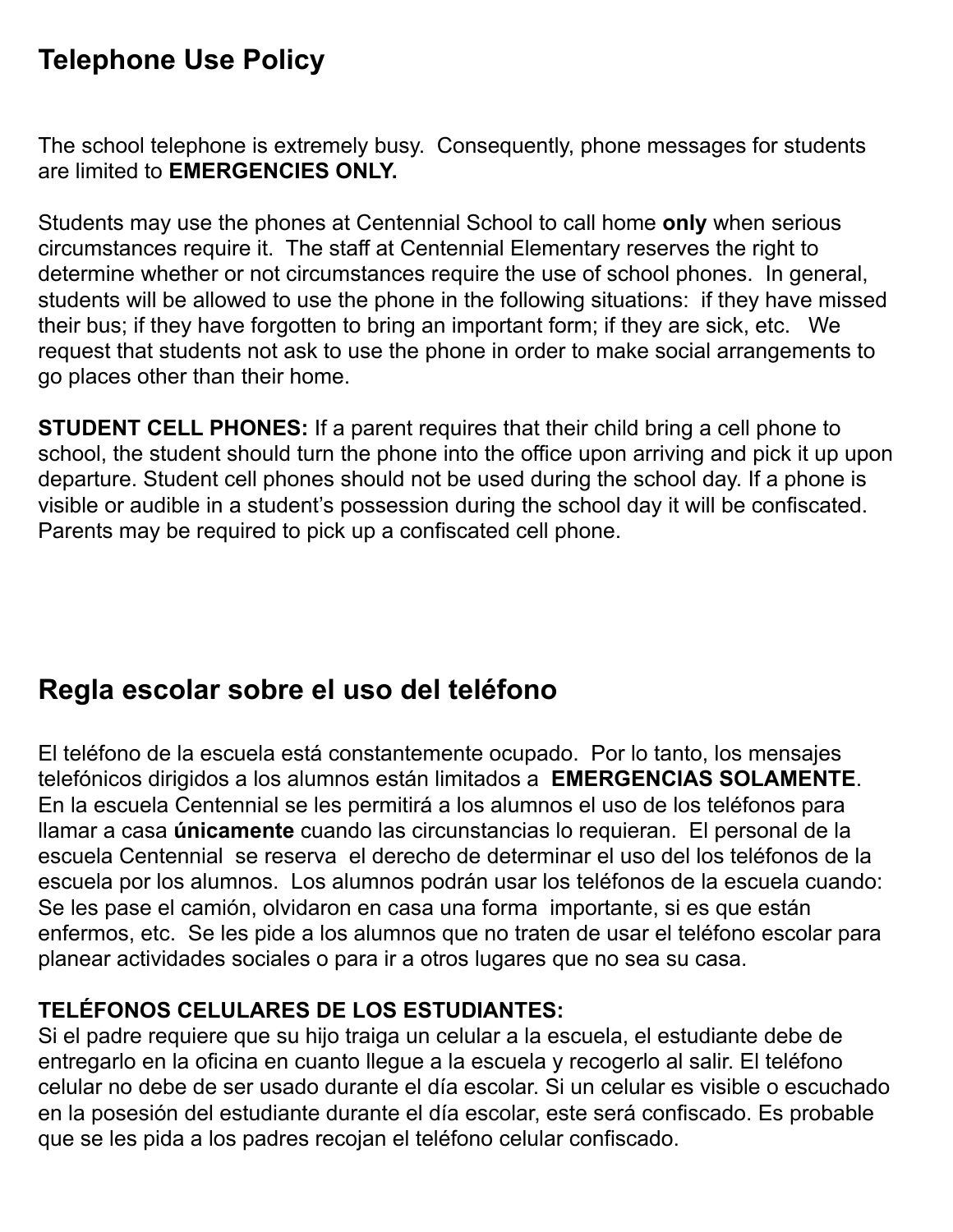# **Volunteering**

**In accordance of Washington health guidelines, all school volunteers who wish to be in the school or attend/chaperone a field trip, must now be fully vaccinated against the COVID-19 virus.** Volunteers must also be cleared through the District Office. The first step in this process is to complete an online application located on the District Office website.

Once the Volunteer Application has been confirmed:

- 1) Volunteer is approved to chaperone a field trip with the classroom
- 2) Volunteer is approved to work in the school and in the classroom. Examples of volunteer opportunities include: preparing materials, tutoring small groups or individuals, providing teacher support with classroom projects

Volunteers should:

- 1) Sign in at the office on arrival/ sign out on departure
- 2) Wear a volunteer badge

Volunteers should not:

- 1) Work with individual students outside of teacher's supervision
- 2) Text, take pictures, record, or use personal phone while in the classroom
- 3) Share student academic or behavioral information to non-school staff members

Parent Volunteers for Field Trips:

1) Will meet with the principal/assistant principal prior to the field trip for a field trip orientation

### **Voluntarios**

**De acuerdo con las pautas de salud de Washington, todos los voluntarios escolares que deseen estar en la escuela o asistir / acompañar a un viaje de campo, ahora deben estar completamente vacunados contra el virus COVID-19.** Los voluntarios también deben ser autorizados a través de la Oficina del Distrito. El primer paso en este proceso es completar una aplicacion en linea ubicada en el sitio web de la Oficina del Distrito.

Ya que la Aplicación de Voluntarios sea confirmada:

- 1) El voluntario es aprobado a ir de chaperone en un paseo en la clase
- 2) El voluntario es aprobado a trabajar en la escuela y en el salón de clase. Ejemplos de oportunidades de voluntarios incluyen: preparar materiales, dar tutoría a grupos pequeños o individuales, dar apoyo a los maestros con proyectos de la clase

Voluntarios deben:

- 1) Firmar en la oficina al llegar y al salir
- 2) Portar una identificación de voluntarios

El voluntario no debe:

- 1) Trabajar con estudiantes individuales fuera de la supervisión de los maestros
- 2) Textear, tomar fotos, grabar o usar su teléfono personal cuando este en el salón de clase
- 3) Compartir información académica, o de comportamiento del estudiante a personas que no sean Miembros del personal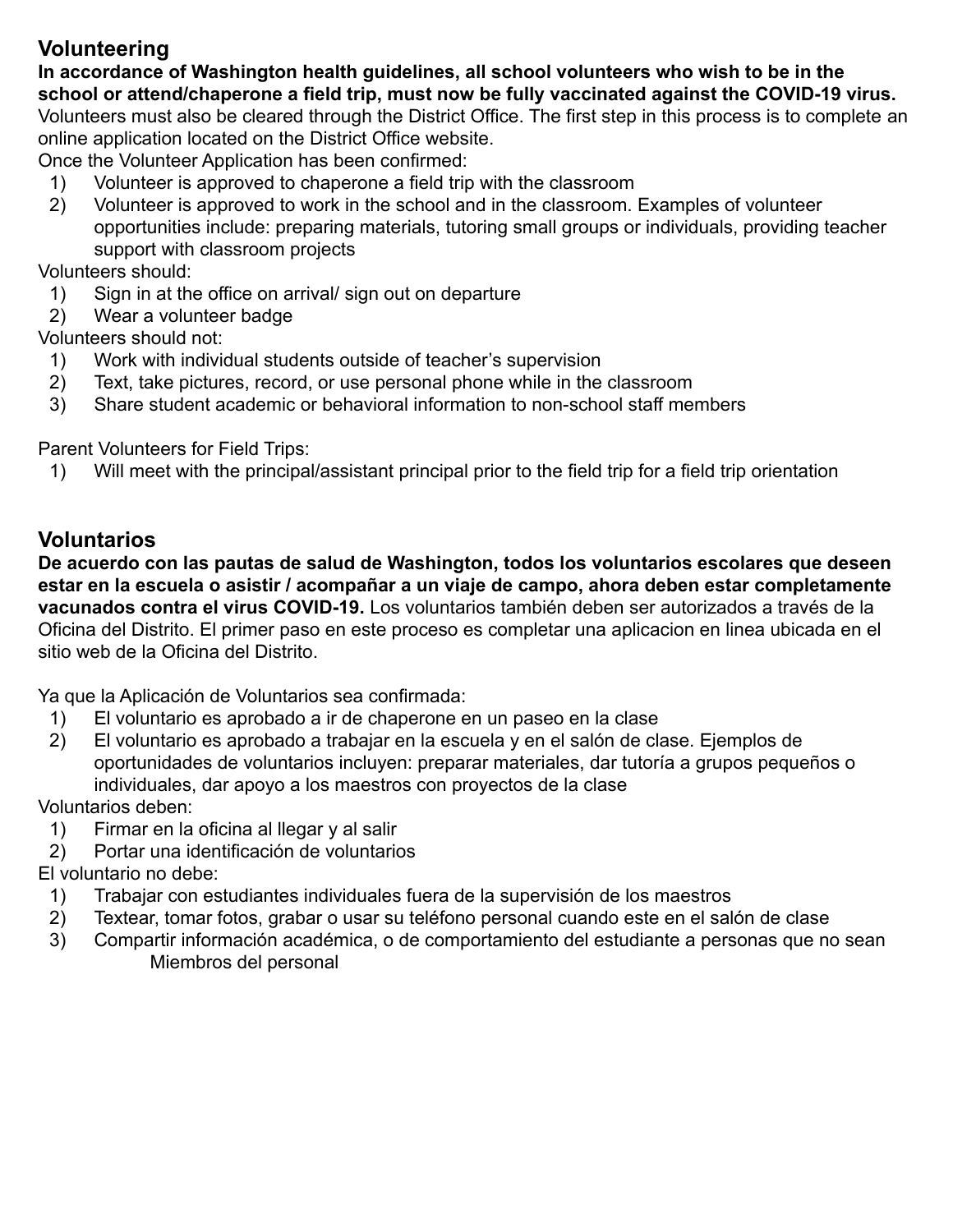### **Parent Visits - Observation**

Parents are encouraged to visit their child's classroom. The following are guidelines for such a visit:

- **1. According to Washington health guidelines, all individuals who wish to visit or observe the classroom, while in the presence of other children, must be fully vaccinated against the COVID-19 virus.**
- **2. Arrange the visit with the teacher in advance,** noting what portion of the day you would like to see.
- 3. Choose a day other than just before a school holiday or school program.
- 4. Stop by the office before going to the classroom, sign-in and pin on a visitor button.
- 5. Do not knock on the classroom door. Open the door quietly and sit in the back of the room.
- 6. Younger siblings should not be brought to the visit.
- 7. The teacher will be occupied with the class and unavailable to talk to visitors at this time. A personal conference with the teacher can be arranged for before or after school.
- 8. When it is time to leave, a nod and smile to the teacher is all that is needed.
- 9. Please do not take pictures or record the class without prior teacher permission.
- 10. Please do not use a cell phone during your visit.
- 11. While visiting, the following indicators are good to look at when evaluating your child's success in school:
	- Ability to listen
	- Independent work habits
	- **Success while working with others in group activities**
	- Ability to follow directions
	- Interest and enthusiasm for the assigned tasks
	- Attitude toward suggestions or comments by the teacher
	- Participation in class activities

#### **Visitas/Observaciones de los Padres**

En la escuela Centennial se anima a los padres de familia para que visiten el salón de sus hijos/as. Para visitar el salón de clases de sus hijos/as por favor:

- 1. **De acuerdo con las pautas de salud de Washington, todas las personas que deseen visitar o observar el en el aula, mientras esté en presencia de otros niños, debe estar completamente vacunado contra el Virus del COVID-19.**
- 2. **Organice la visita con el maestro con anticipación**, anotando qué parte del día te gustaria ver
- 3. Escoja un día que no sea antes de un día festivo o de un festival o programa escolar.
- 4. Preséntese a la dirección de la escuela a firmar y recibir un gafete de visitante antes de ir al salón de clases.
- 5. No toque en la puerta del salón. Abra la puerta del salón en silencio, entre y siéntese en la parte de atrás.
- 6. No puede traer hermanitos/as del alumno a la visita.
- 7. Como el maestro estará ocupado dando la clase no podrá platicar con los visitantes en ese momento preciso. Si quiere tener una junta con el maestro/a podrá pedir una cita antes o después del día escolar.
- 8. Cuando tenga que retirarse lo único que necesita hacer es un movimiento de cabeza indicando al maestro de su partida, sonría y hasta luego.
- 9. Por favor no tome fotografías o tome video de la clase sin tener el previo permiso del maestro.
- 10. Por favor no use su celular durante su visita.
- 11. Durante su visita, observe los siguientes pasos que le ayudarán a evaluar el éxito de su hijo/a en la escuela:
	- Habilidad de escuchar al maestro
	- Hábitos de trabajo independiente
	- **Éxito durante el trabajo en actividades grupales**
	- Habilidad de seguir instrucciones
	- Interés y entusiasmo demostrado al momento de recibir sus deberes
	- Actitud hacia el maestro cuando hace comentarios o da sugerencias
	- Participación en las actividades de la clase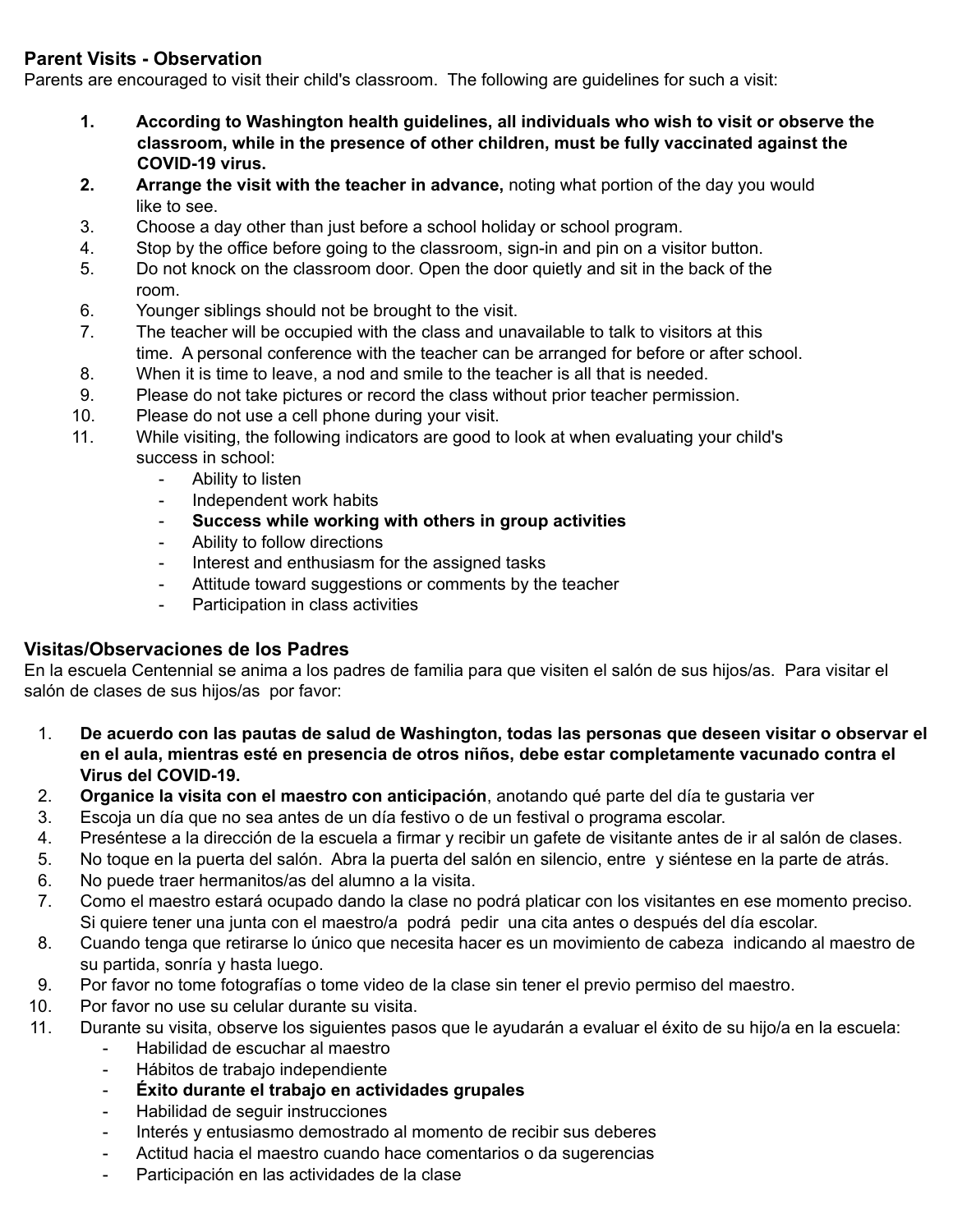# **Parent Conferencing**

- 1. The Mount Vernon School District schedules conferences to supplement report cards and other written forms of communication between school and home. These informal face-to-face meetings allow parent and teacher an opportunity for full exploration of students' progress, behaviors and reasons behind their successes and challenges.
- 2. Students are released early on conference days in order to provide the teachers time to meet with parents
- 3. Parents may also request a conference with their child's teacher at any time throughout the school year by contacting the teacher. These conferences should be scheduled for 8:15-8:45 am or 3:15-3:45 pm if possible.

# **Parent Group**

All parents of Centennial students are automatically members of the Parent Teacher Club (PTC). This group was formed to foster communication between home and school.

### **Conferencias de Padres**

- El Distrito Escolar de Mount Vernon programa las conferencias para suplementar las boletas de calificaciones o cualquier otro documento escrito en relación a la comunicación entre la escuela y la casa. Estas juntas informales de frente-a-frente permiten a los padres y maestros la oportunidad de explorar de lleno el progreso de los estudiantes, comportamientos y razones detrás del éxito y los retos.
- Los alumnos salen temprano de clases durante las conferencias, para que los maestros tengan tiempo de reunirse con los padres

# **Grupo de padres de familia**

Todos los padres de familia de los alumnos que asisten a la escuela Centennial son automáticamente miembros del Club de Padres y Maestros (PTC). Este grupo ha sido formado para fomentar la comunicación entre la casa y la escuela.

Las reuniones del club de padres y maestros se llevan a cabo a las 7:00 p.m. en la librería de la escuela, el primer martes de cada mes. Se le mandará información acerca de cada reunión. Por favor planeé reunirse con nosotros, su participación es muy valiosa! Se provee cuidado de niños e intérprete.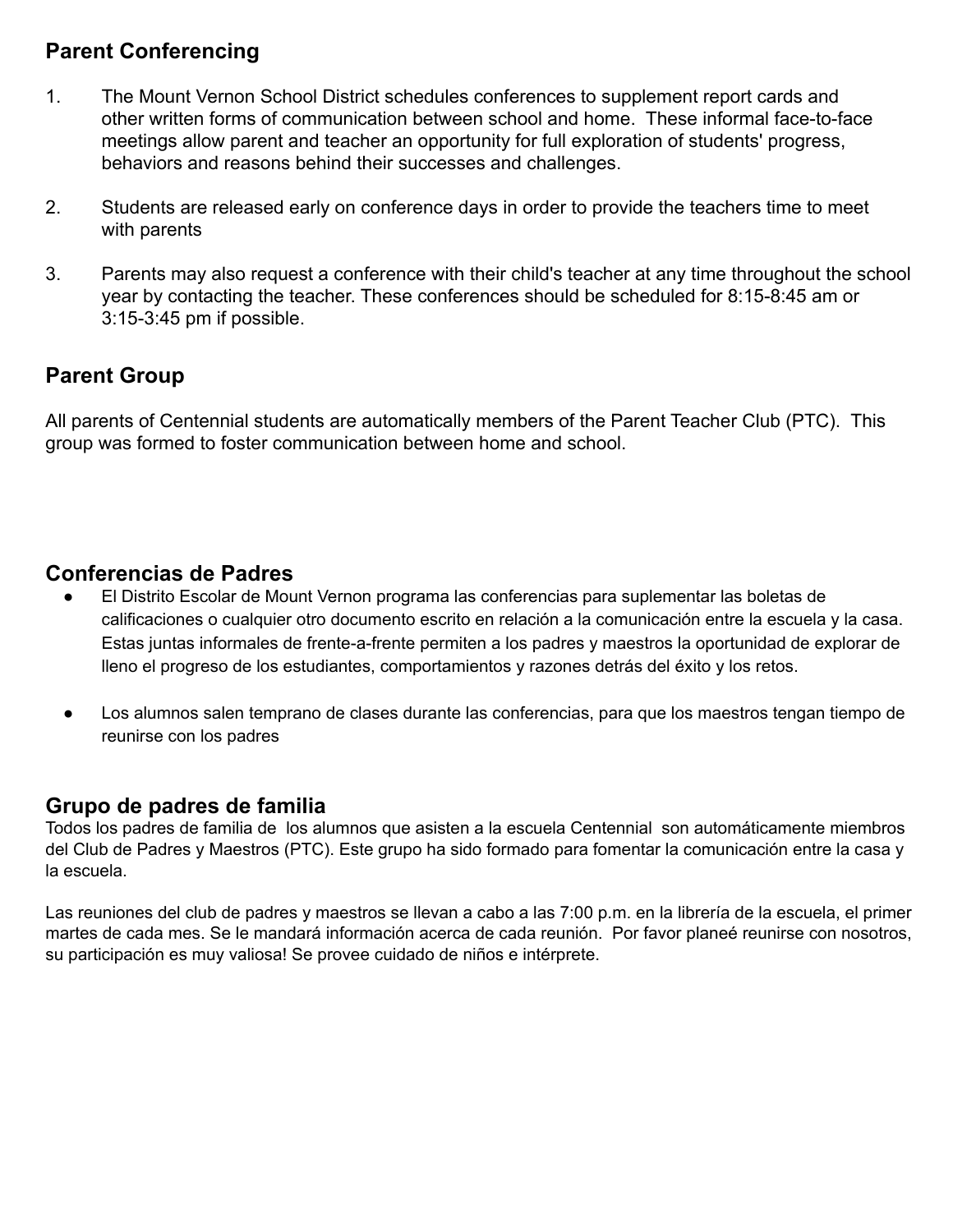# **Toys/ Personal Belongings/Lost Clothing**

**All toys and valuable personal belongings should be left at home. The school cannot replace personal items stolen, lost or broken. This includes cameras, electronic toys, and cell phones.** Clothing Items that have been lost and turned in to the office are placed on a clothing rack located next to the cafeteria. Students and parents are encouraged to check this area if they have lost something. **Items that have not been claimed by the end of each semester are donated to a local charity thrift shop.**

# **Contacting Teachers/Staff Members**

All staff members of the Mount Vernon School District use a common email address. This address begins with the first letter of the staff member's first name, their last name, and **@mvsd320.org**

For example Julie Sager would be jsager@mvsd320.org

A parent may also reach a teacher's voice mail during the school day by calling the school office at 360-428-6138.

### **Pets**

Only animals brought to school for a short-term instructional purpose and with the authorization of the principal will be allowed on school district property. Please do not bring pets onto the school grounds unless you have received permission from the Principal or Assistant Principal.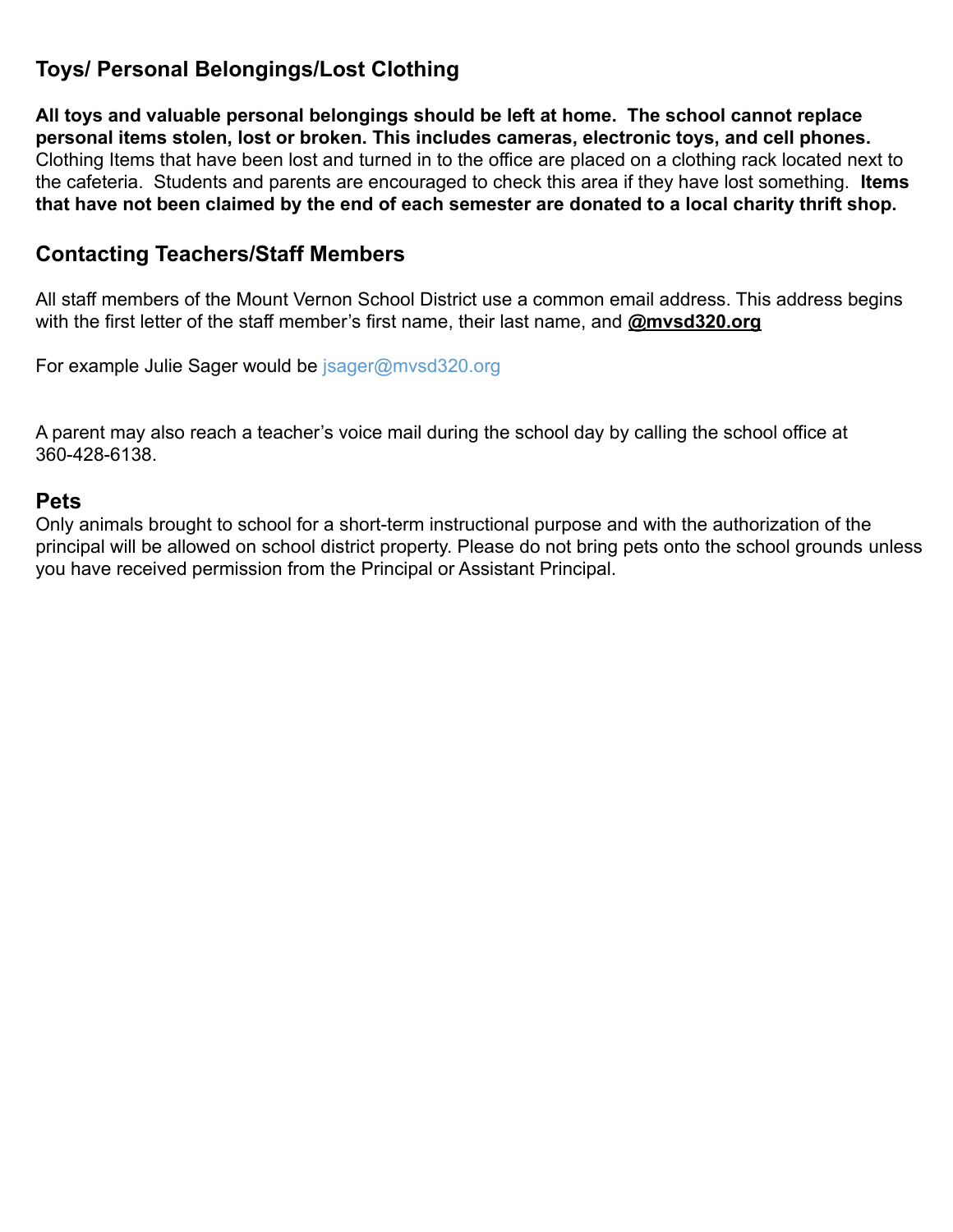# **Pertenencias/juguetes personales**

**Todos los juguetes y pertenencias valuables personales deben de quedarse en casa. La escuela no puede reemplazar artículos personales robados, perdidos o quebrados. Esto incluye juegos electrónicos, cámaras, y teléfonos celulares**. Todos los artículos de ropa extraviados que sean regresados a la dirección de la escuela serán colocados en un exhibidor de ropa junto a la cafetería. Se invita a los alumnos y padres de familia a revisar esta área si han perdido algo. Los artículos que no sean reclamados al finalizar cada semestre serán donados a las tiendas de caridad.

# **Contactar a los Maestros/Miembros del Personal**

Todos los miembros del personal del Distrito Escolar de Mount Vernon usan un correo electrónico común. Este correo electrónico empieza con la primera letra del nombre del personal, su apellido, y **@mvsd320.org.**

Por ejemplo Julie Sager sería jsager@mvsd320.org

Padres también pueden tener el correo de voz de los maestros durante el día escolar llamando a la oficina escolar al 360-428-6138

## **Mascotas**

Los únicos animales que podrán ser traídos a la escuela serán los que van a ser utilizados con el propósito de enseñar o instruir a los alumnos, por un tiempo corto y con la debida autorización del director en la propiedad de la escuela. Por favor no traiga mascotas a la escuela a menos que usted haya recibido permiso del director o de su asistente.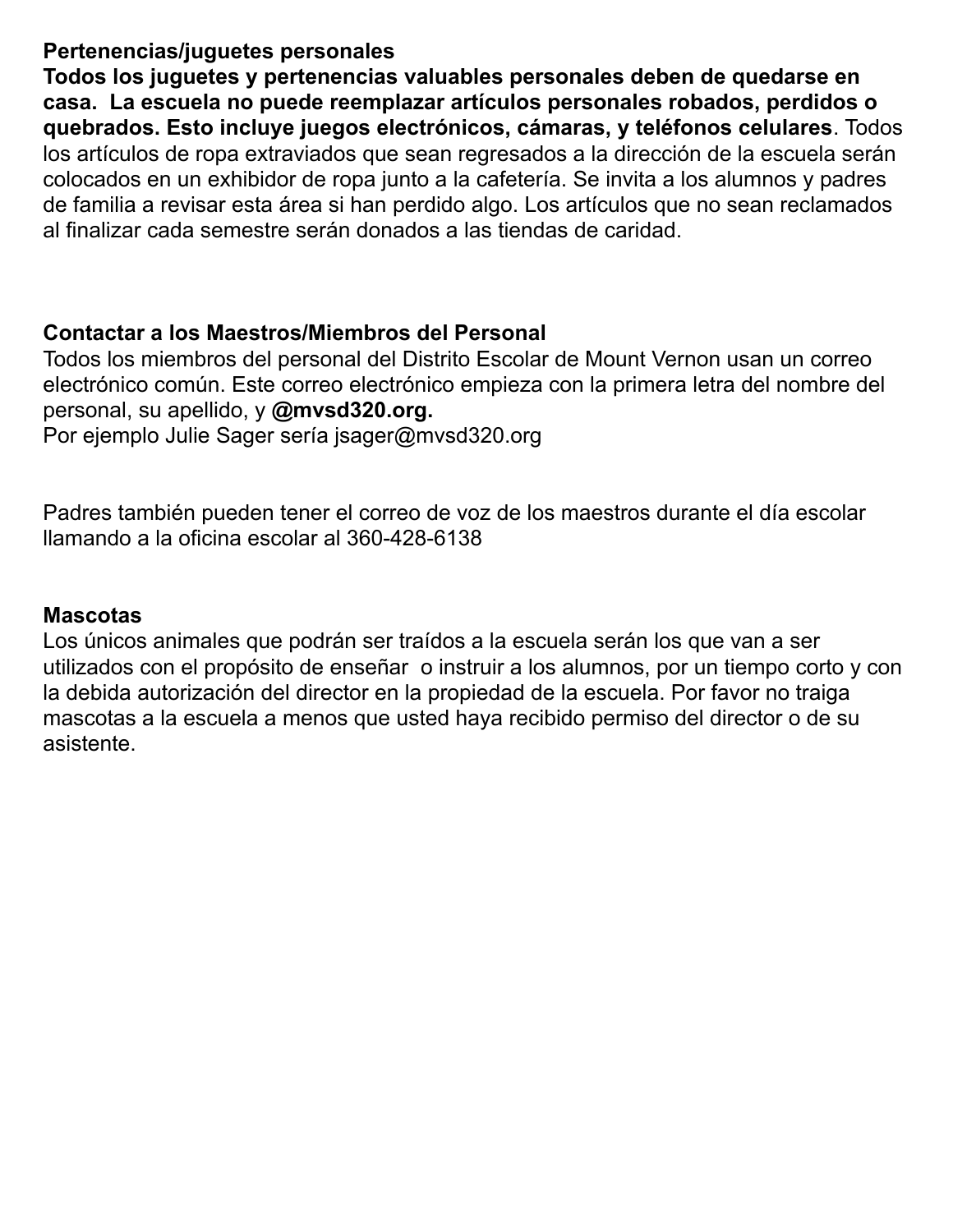# **Medications**

Students who require **ANY medication** (including over the counter drugs such as Tylenol, Ibuprofen, etc.) during school must have turned in a district authorization form for the medication that has been **signed by BOTH PARENT AND THE PHYSICIAN.**

Authorization forms are available in the school office and at the doctor's office. THE PARENT OR LEGAL GUARDIAN must BRING medication and completed authorization forms TO THE SCHOOL**.** Medication must be supplied in the **ORIGINAL** prescription container and properly labeled with the child's name. All medication must be kept in the office and will be administered by trained school staff.

# **Health Screenings**

Our school district's registered nurse at no cost to students conducts the following screenings annually:

- Vision (grades K-3 & 5 only)
- Hearing (grades K-3 & 5 only)

If a parent has a health concern regarding their child, they may contact our school nurse.

# **Dress Code Policy**

Students are expected to dress comfortably, in a manner that does not create a material or substantial disruption to the educational process. Students who wear clothing that is deemed inappropriate will be asked to call home for clothes. If no contact is made the student will wear clothes provided by Centennial to change into. The administration at Centennial school reserves the right to determine the appropriateness of clothing. The following may provide some useful guidelines when selecting school attire.

- 1) Students should be clean & well groomed.
- 2) Shorts and skirts must be equal to or longer than fingertip length, or of respectable length.
- 3) Hats and caps are not to be worn in the school building.
- 4) Any clothing which: exposes the stomach area, indicates gang affiliation (**including canvas belts & paisley print bandanas of any color, extremely large baggy pants & shirts**), advertises alcohol, drugs, tobacco, or displays obscene language and/or pictures will be considered unacceptable**.** *No thin strapped tank tops (two finger width). We reserve the right to decide what is inappropriate school attire.*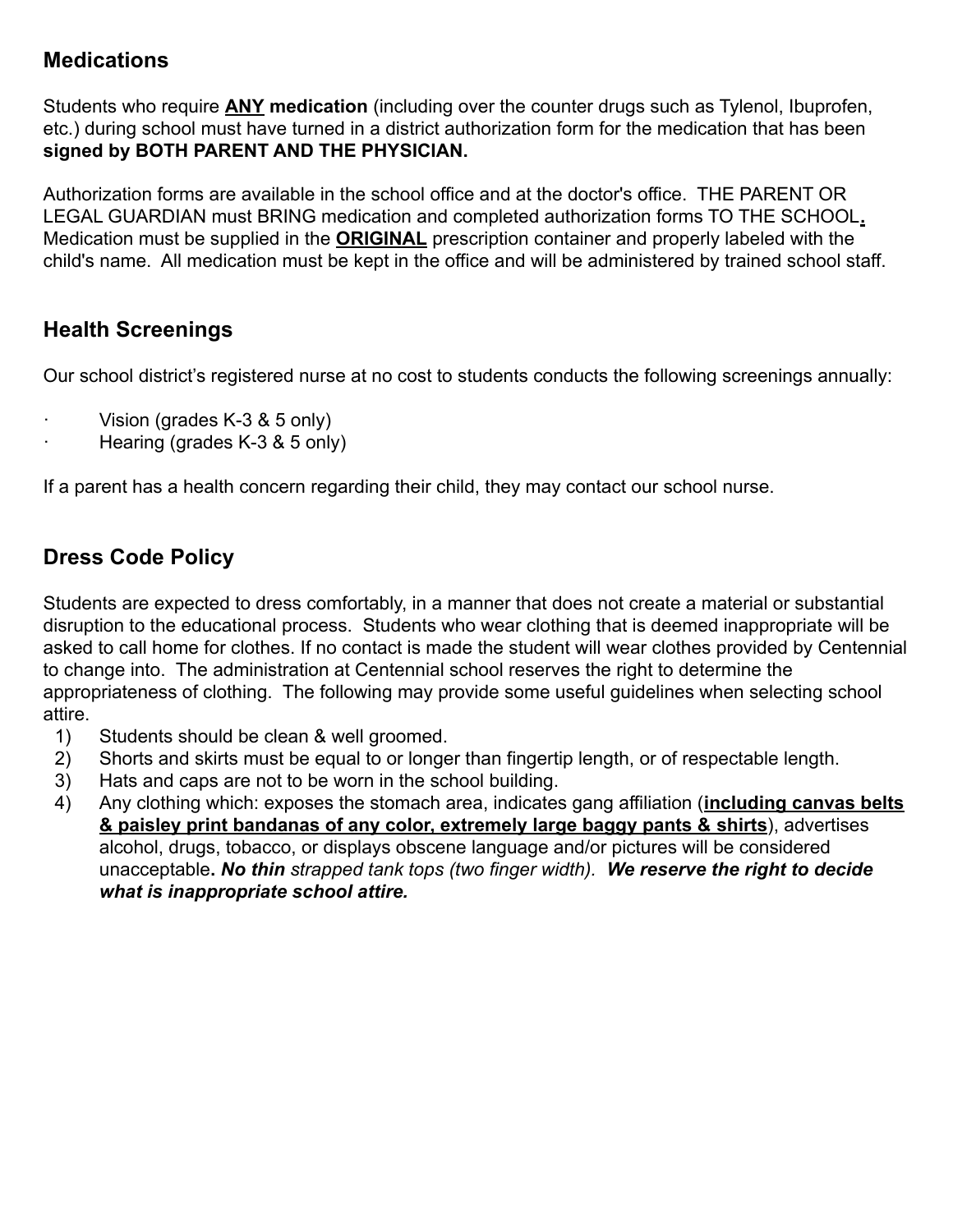# **Medicinas**

Los alumnos que necesitan **cualquier tipo de medicamento** durante las clases, (incluyendo pastillas como Tylenol, Ibuprofen que se pueden adquirir en cualquier tienda) deben de entregar una forma de autorización del distrito. Esta forma deberá estar **FIRMADA POR EL PADRE DE FAMILIA Y EL MÉDICO** que recetó la medicina. La forma de autorización la puede conseguir en la dirección de la escuela y también en la oficina de su médico. EL PADRE O TUTOR deberá TRAER la medicina y la forma de autorización A LA ESCUELA. La medicina deberá estar en el frasco **ORIGINAL** recetado y deberá estar propiamente etiquetado con el nombre del alumno. Todos los medicamentos deberán estar en la dirección escolar y serán suministrados por el personal capacitado que trabaja en la escuela.

# **Exámenes físicos**

.

La enfermera registrada del distrito escolar conducirá los siguientes exámenes físicos anualmente sin costo alguno para los alumnos.

- $\cdot$  vista (Kinder 3 y 5 grados solamente)
- · oído (Kinder 3 y 5 grados solamente)

Si algún padre de familia tiene dudas sobre la salud de sus estudiantes, puede hablar con la enfermera de la escuela.

# **Reglamento sobre la ropa escolar**

Se espera que los alumnos se vistan cómodamente y de manera apropiada para que no interrumpa el desarrollo del proceso de enseñanza. Los alumnos que se presenten a la escuela con ropa no apropiada tendrán que llamar a la casa para que les traigan ropa para cambiarse. Si no hubo comunicación el estudiante se cambiará de ropa proveída por Centennial. La administración de la escuela se reserva el derecho de determinar que tipo de ropa es apropiada. La siguiente información puede servirle como guía para escoger la ropa que los niños deben usar en la escuela:

- 1) Los alumnos deben estar limpios y bien vestidos.
- 2) Shorts y playeras deben ser a una cuarta arriba de la rodilla.
- 3) Las gorras y sombreros no son permitidos en el plantel escolar
- 4) Cualquier tipo de prendas que al momento de ser usada se muestre el estómago o tengan algún tipo de relación con pandillas (**incluyendo cinturones de lona y bandanas de la impresión de paisley de todos colores, pantalones o camisetas extremadamente grandes)**, promueven alcohol, drogas, cigarros (tabaco), o tenga escritas cosas, dibujos, o fotografías obscenas no serán aceptados. Tampoco se aceptan playeras de tirantes delgados u ombligueras. **Nos reservamos el derecho de decidir que vestimenta es inapropiado para la escuela**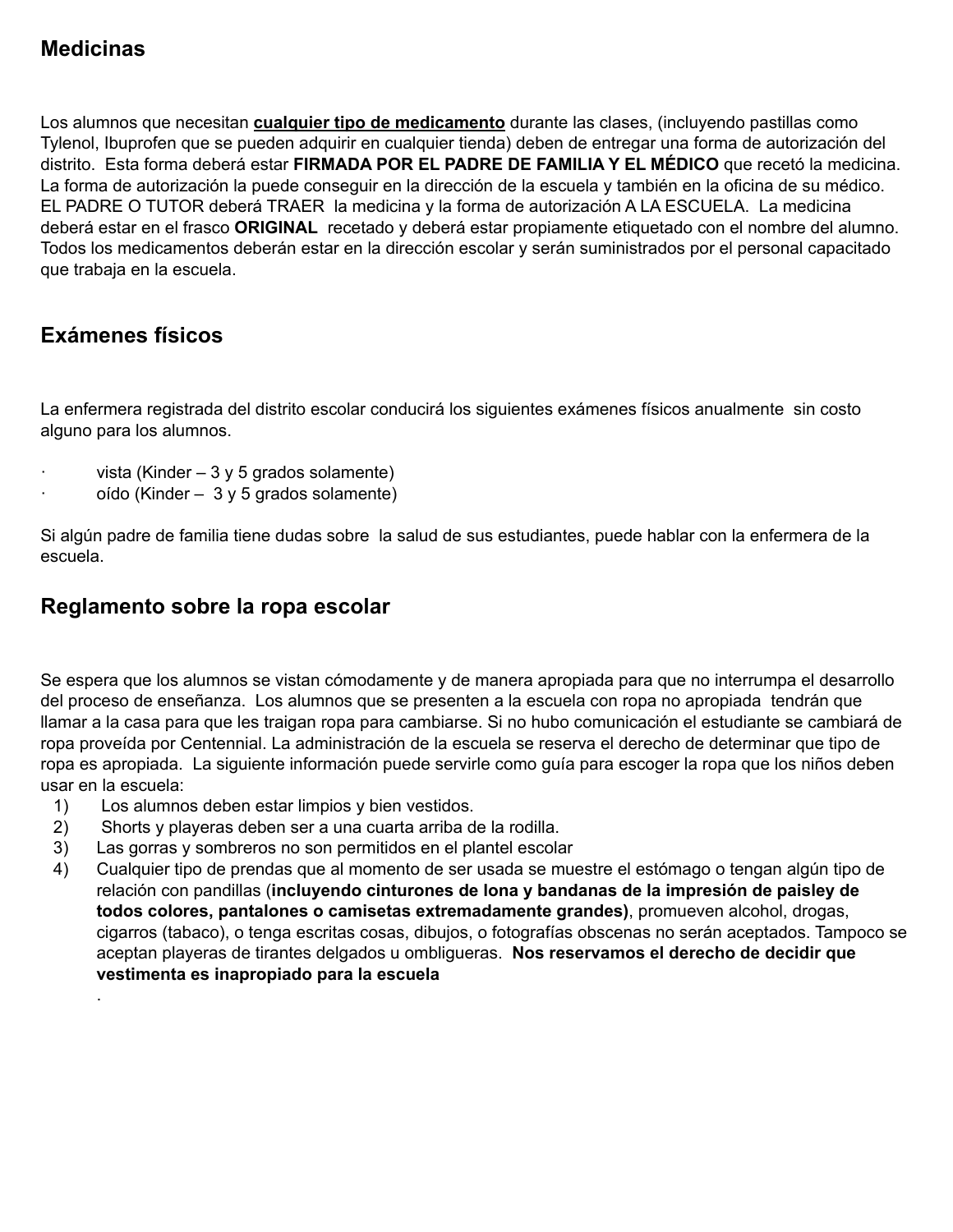# **Walking**

Students who live **outside** Centennial's 1 mile radius must have a permission slips on file with the office to walk to school. Students who live **within** Centennial's 1 mile radius and who do not have hazardous routes are to walk to school. Students must observe the following rules when walking to school:

- 1. Always walks on the sidewalk. If there are no sidewalks, always walk facing traffic.
- 2. Avoid pushing or shoving when walking.
- 3. Look both ways more than once when crossing streets.
- 4. Help younger students.
- 5. Do not walk alone; arrange to walk with a friend.
- 6. Walk directly to and from school.
- 7. Stay on the path to/from Trumpeter and do not walk in the woods near the school.
- 8. Cooperate with school safety patrol.
- 9. **Bus riders must have the "Permission to Walk" form on file with the office or a note from home.**

### **Student School Safety Patrol**

Centennial Elementary strives to provide student safety patrols after school at the intersection of N 30<sup>th</sup> & Martin Rd. west of the school, and the eastside cross walk to the Rosewood neighborhood during the school year. Patrol times start at 3:00 p.m. Student patrols are 5th grade students. Students walking to school are asked to cross the street where the patrols are assisting, and to follow student patrol direction.

### **Adult Crossing Guards**

Adult crossing guards will be in the following locations at the following times:

| Rosewood Crossing               | 8:05-8:25 am and 3:00-3:20 pm               |
|---------------------------------|---------------------------------------------|
| N. 30 <sup>th</sup> /Martin Rd. | 8:05-8:25 am and 3:00-3:20 pm               |
| LaVenture/Martin Rd.            | 8:00-8:10 am and then walking to Centennial |
| Trumpeter/N 30th                | $3:00-3:20$ pm                              |

Leaving Centennial at 3:05 walking to the crosswalk and crossing students (Approx. 3:15-3:20) Students will meet the crossing guard at the end of the school day at the west end of the kindergarten playground

# **Bicycles/Skate Boarders**

### **Bicyclist/Skateboarders must wear a helmet**

Students who live outside Centennial's 1 mile radius must have a **permission slips on file with the office, to ride their bikes to school**. Bicyclists are asked to use extreme care when riding on the sidewalk. Bicyclists are also expected to lock their bikes on the school grounds when not using them in order to protect them from theft. The school is not responsible for stolen or damaged bicycles. A permission slip is provided each year in the "beginning of the year" packet.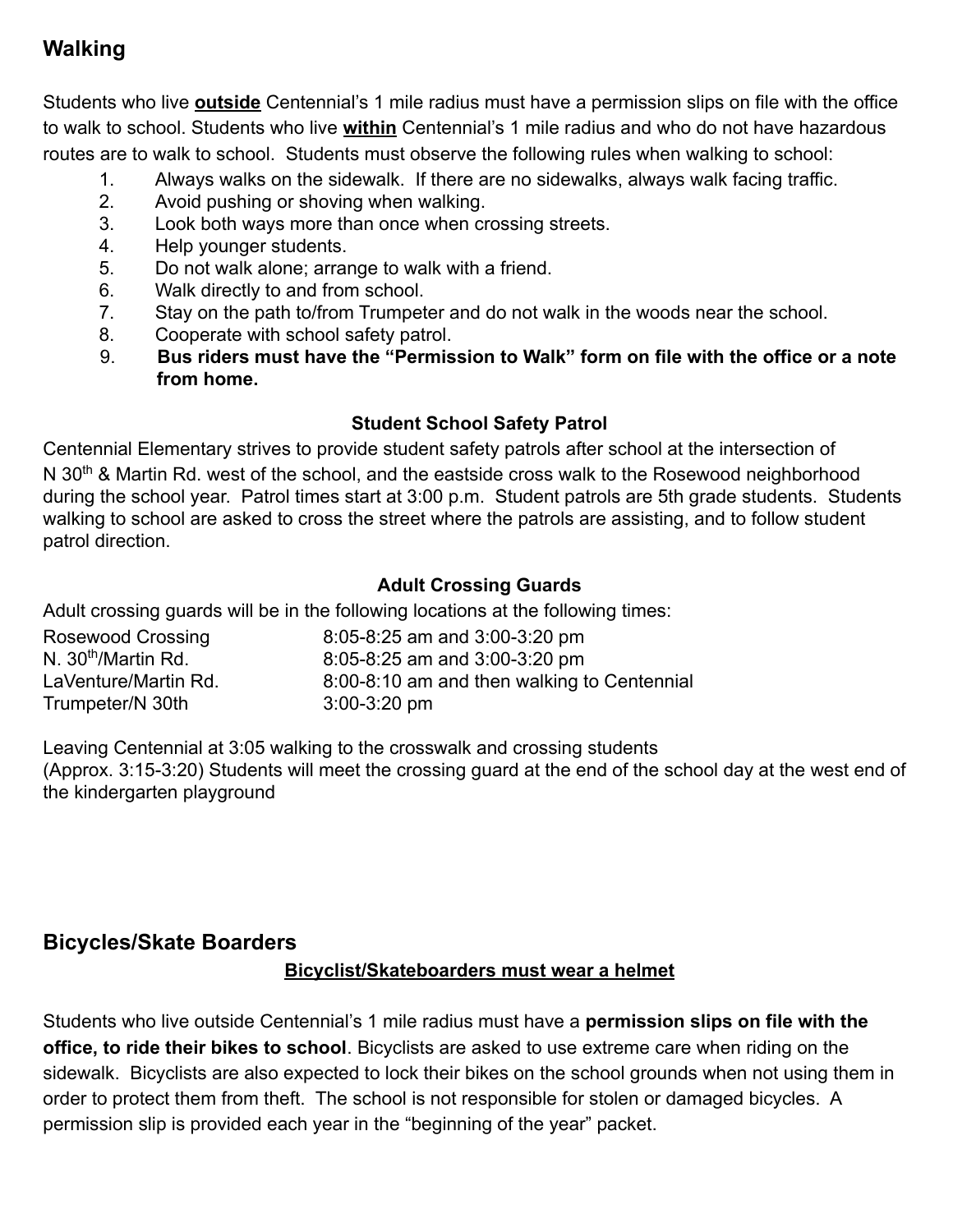# **Caminar**

Los alumnos que **viven fuera** de una milla de distancia a la redonda de la escuela deberán de tener una hoja de permiso firmada en su expediente para poder caminar. Los estudiantes que viven **dentro de una milla** alrededor de la escuela y no tienen rutas peligrosas, deberán de caminar a la escuela. Estos alumnos deberán seguir las siguientes reglas del camino a la escuela:

- 1. Caminar siempre en la banqueta. Si no hay banqueta entonces deben caminar de frente al tráfico vehicular.
- 2. Cuando vayan caminando no deben empujarse o jalonearse.
- 3. Vean a los dos lados de la calles antes de cruzarlas
- 4. Ayuden a los niños más pequeños.
- 5. No caminen solos, traten de hacerlo con amigos o compañeros de la escuela.
- 6. Caminen directamente de la escuela a la casa y de la casa a la escuela.
- 7. Manténganse siempre en el camino Trumpeter y no caminen entre los árboles cerca de la escuela.
- 8. Cooperen con la seguridad peatonal escolar.
- **9. Los alumnos que utilizan el camión deben de tener un "permiso para irse caminando" en el archivo de la dirección de la escuela o una nota del padre de familia. Seguridad Escolar Pateonal de Estudiantes**

La Primaria Centennial se esfuerza a proveer seguridad peatonal estudiantil después del día escolar en el cruce de la N 30th y Martin Rd al oeste de la escuela y en el cruce lado este del vecindario de Rosewood durante el año escolar. El horario empieza a las 3:00 pm. Los estudiantes de seguridad peatonal son de 5to grado. Se les pide a los estudiantes que caminen a la escuela que crucen la calle en donde hay la asistencia peatonal, y que sigan las direcciones del estudiante de seguridad.

### **Adultos en el Cruce Peatonal**

Los adultos encargados del cruce peatonal, estarán en los siguientes lugares en este horario:

| Crucero de Rosewood | $8:05-8:25$ am y 3:00-3:20 pm             |
|---------------------|-------------------------------------------|
| N 30th/Martin Rd    | 8:05-8:25 am y 3:00-3:20 pm               |
| LaVenture/Martin Rd | 8:00-8:10 am y caminarán hacia Centennial |
| Trumpeter/N 30th    | $3:00-3:20$ pm                            |

Salen de Centennial a las 3:05 pm caminando al crucero y pasando a los estudiantes (aprox. 3:15-3:20) Los estudiantes se reunirán al Final del día escolar al oeste del área de recreo de Kinder

#### **Bicicletas/Patinetas**

#### **Los estudiantes que usen su bicicleta/patineta, DEBEN DE TENER UN CASCO!**

Los estudiantes que viven fuera de 1 milla de la escuela Centennial, tienen que tener una **hoja de permiso en su expediente para poder usar su bicicleta en la oficina.** Se les pide que tengan precaución cuando manejen por la banqueta. También se les pide que usen un candado cuando la estación para evitar que se las roben. La escuela no se hará responsable de bicicletas robadas o dañadas. Las hojas de permiso se obtienen en el paquete "beginning of the year" que se les entrega a cada alumno a principios del año escolar.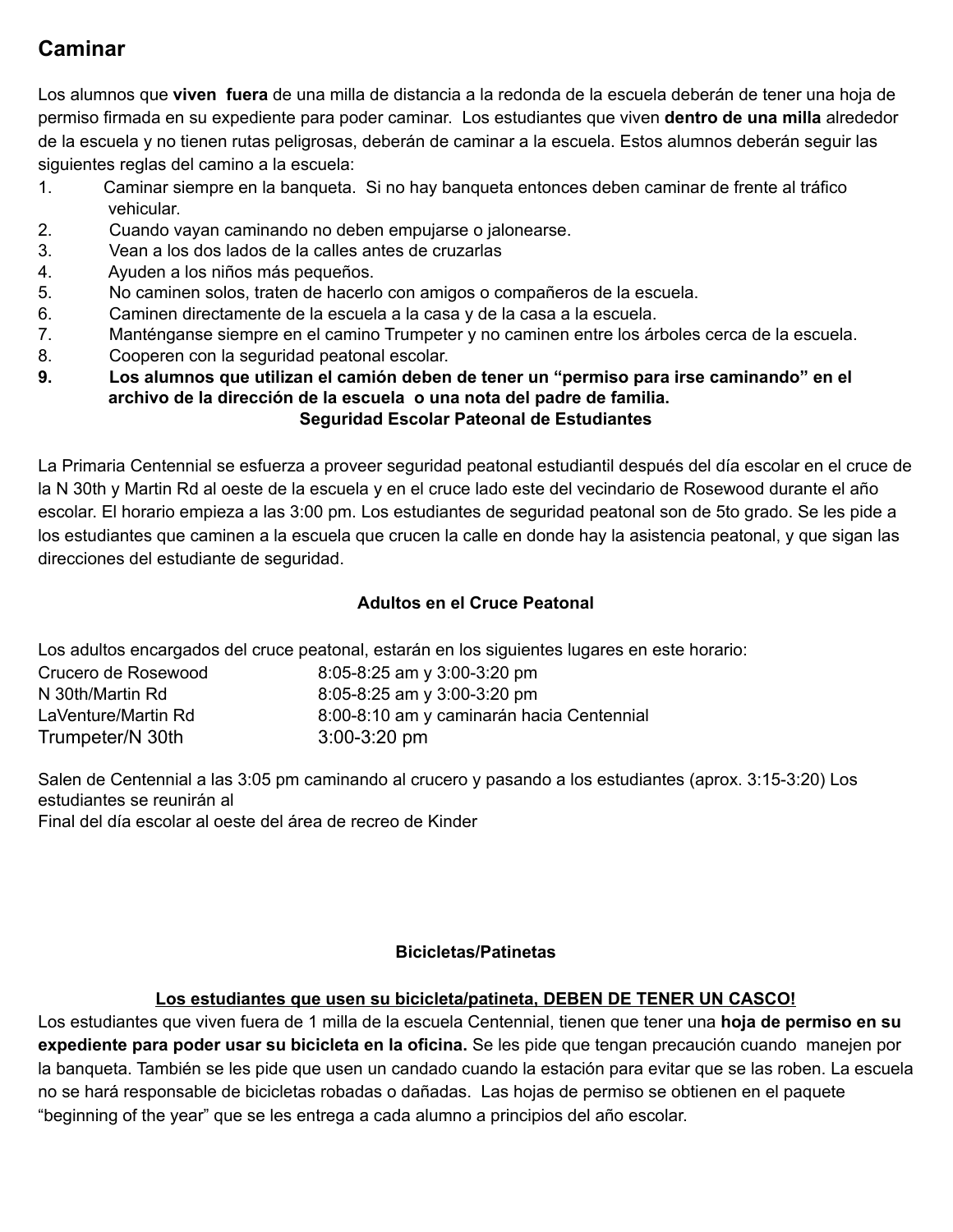# **Bussing**

The Mount Vernon School District provides bus transportation to all students living 1 1/3 or more miles from the school, unless it's deemed unsafe. **Students will only be allowed to get off the bus at their regular bus stop** *unless* **they have a bus pass from the office. To receive a bus pass, the school office must receive a note or phone call, in the morning, from the students' parent/guardian.**

While on the bus, students are expected to abide by the following rules of behavior:

- 1. All students must obey the driver promptly and willingly.<br>2. Each student will be seated properly while the bus is in r
- 2. Each student will be seated properly while the bus is in motion.<br>3. Classroom conduct standards will be observed on school buses
- 3. Classroom conduct standards will be observed on school buses
	- Remain in seat and sit properly
	- Be courteous to others and use only appropriate language
	- Refrain from any activities that are dangerous to others -(shoving, tripping,kicking)
- 4. Food, gum and drink are not allowed on buses unless authorized by the driver
- 5. There shall be no use of tobacco products or illegal drugs.
- 6. Only safe objects will be allowed on the bus. Unsafe objects include:
	- Skateboards, glass containers, sharp objects or items too
		- large to hold on the lap. No animals, insects or reptiles allowed.
- 7. Aisles and emergency exits will be kept clear at all times

If a student does not abide by these rules, a consequence shall be given; the parents will be notified of the student's behavior. A notice, depending on severity, can result in suspension of bus riding privileges. Bus rules are provided each year in the "beginning of the year" packet. Please sign the form stating that you & your student have read the rules and will abide by them.

If there is change in bussing arrangements, please contact the school office for a bus pass for your student. Questions regarding bussing will be answered at the Transportation Department 360-428-6147.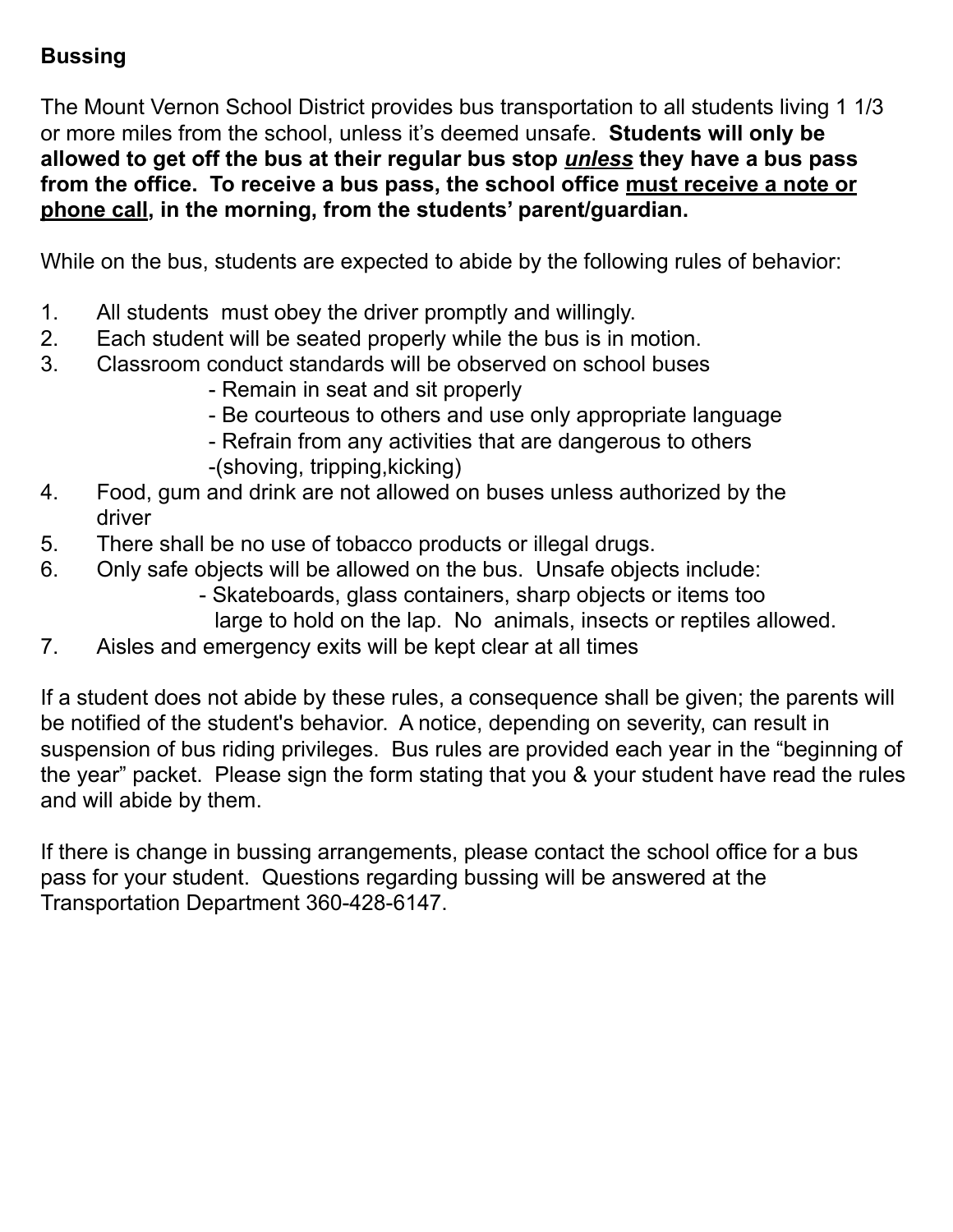# **Transportación Escolar:**

El Distrito Escolar de Mount Vernon ofrece servicio de camiones para todos los alumnos que viven a más de 1 1/3 (una milla y un tercio) de distancia de la escuela. Exceptuando los lugares que se consideren inseguros**. A los alumnos solo se les permitirá bajar del camión en su parada regular, a menos de que tengan un pase de la dirección de la escuela. La única manera de recibir un pase de la dirección es cuando el padre o tutor manda una nota o llama a la escuela avisando que el alumno necesita un pase para el camión.**

Mientras los alumnos estén en el camión se espera que sigan las siguientes reglas de conducta:

- 1. Todos los alumnos deben de obedecer al chofer del camión al momento y de buena manera.
- 2. Cada alumno debe estar sentado correctamente mientras que el camión se encuentra en
	- movimiento.
- 3. La misma conducta que los alumnos mantienen en el salón de clases deberá mantenerse en

los camiones escolares

- Mantenerse sentados apropiadamente en el asiento.
- Ser cortés con sus compañeros y usar únicamente lenguaje apropiado
- Mantenerse alejados de cualquier tipo de actividades que sean peligrosas para

# ellos

o para sus compañeros (empujarse, patearse, tropezarse, etc).

4. En el camión no está permitido comer, mascar chicle o beber refrescos a menos que lo

permita el chofer

- 5. No se deben usar productos que contengan tabaco o cualquier tipo de drogas
- 6. En el camión solamente se permitirán objetos seguros. Objetos peligrosos se incluyen entre otros:

 - patinetas, frascos de vidrio, objetos puntiagudos o artículos grandes que no quepan entre el asiento y las piernas. No se permiten animales, insectos o reptiles.

7. El pasillos y las salidas de emergencia deben estar libres en todo momento

Si un alumno no obedece estas reglas se le dará una consecuencias; se le notificará al padre o tutor acerca de la conducta del alumno. Depende de la gravedad dela falta el alumno podrá ser suspendido o perderá el privilegio de utilizar el camión. Las reglas del transporte son proveídas cada año en el paquete "beginning of the year".Por favor firme la forma como prueba de que usted y su estudiante han leído las reglas y las respetarán.

 Si es que necesita un cambio en la transportación de su hijo/a, haga el favor de llamar a la dirección de la escuela y pida un pase para su hijo/a. Cualquier pregunta que tenga acerca del servicio de transportación le será contestada en el departamento de transportación al teléfono 360-428-6147.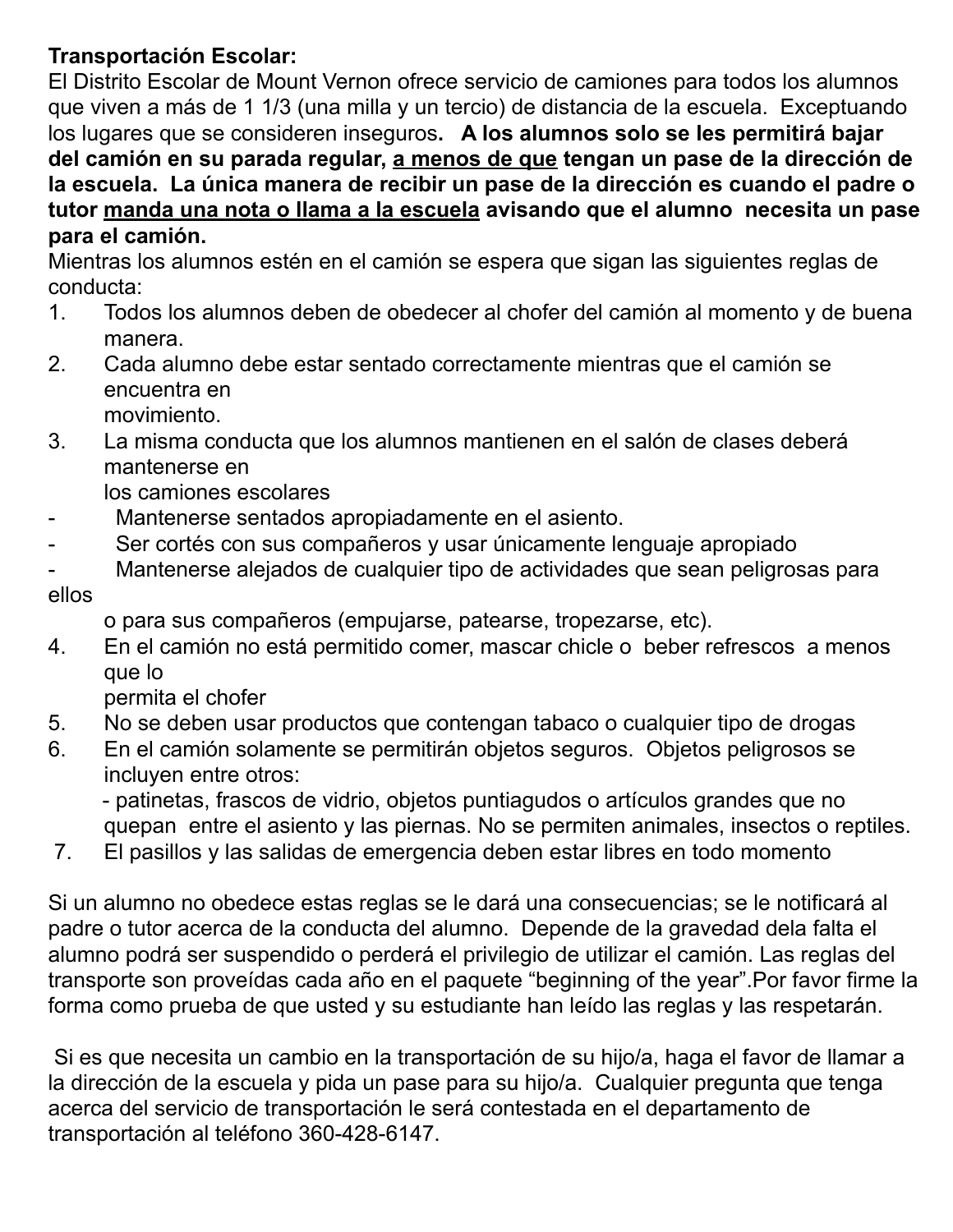## **Non Discrimination**

The Mount Vernon School District does not discriminate in any programs or activities on the basis of sex, race, creed, religion, color, national origin, age, veteran or military status, sexual orientation, gender expression or identity, disability, or the use of a trained dog guide or service animal and provides equal access to the Boy Scouts and other designated youth groups. The following employee(s) have been designated to handle questions and complaints of alleged discrimination: Title IX Coordinator/ Civil Rights Compliance Coordinator, Bill Nutting, Assistant Superintendent, 124 E. Lawrence Street Mount Vernon, WA 98273, (360)428-6110;

Section 504 / ADA Coordinator, Clint Carlton, Director of Special and Support Services, 920 S. Second Street Mount Vernon, WA 98273, (360)428-6141

### **No discriminacion**

El Distrito Escolar de Mount Vernon no discrimina en ningún programa o actividad por motivos de sexo, raza, credo, religión, color, nacionalidad, edad, estado de veterano o militar, orientación sexual, expresión o identidad de género, discapacidad o uso. de un perro guía entrenado o un animal de servicio y proporciona acceso equitativo a los Boy Scouts y otros grupos de jóvenes designados. Los siguientes empleados han sido designados para manejar preguntas y quejas de supuesta discriminación: Coordinador del Título IX / Coordinador de Cumplimiento de Derechos Civiles, Bill Nutting, Asistente del Superintendente, 124 E. Lawrence Street Mount Vernon, WA 98273, (360)428-6110 ;

Coordinador de la Sección 504 / ADA, Clint Carlton, Director de Servicios Especiales y de Apoyo, 920 S. Second Street Mount Vernon, WA 98273, (360)428-6141

# **Complaint**

# **Citizen Complaint Against a School District or Other School Service Provider.**

A citizen complaint is a written statement that alleges a violation of a federal rule, law or regulation, or state regulation that applies to a federal program. Anyone can file a citizen complaint. There is no special form. There is no need to know the law that governs a federal program to file a complaint. Please contact Julie Sager, Principal or Chad Sage, Assistant Principal with questions @ 360-428-6138 for the information you need to move forward.You may also access this online at <http://www.k12.wa.us/Equity/Complaints.aspx>

# **Queja**

# **Queja de un ciudadano contra un distrito escolar u otro proveedor de servicios escolares.**

Una queja de un ciudadano es una declaración escrita que alega una violación de una regla, ley o reglamento federal, o una regulación estatal que se aplica a un programa federal. • Cualquier persona puede presentar una queja ciudadana. • No hay forma especial. • No es necesario conocer la ley que rige un programa federal para presentar una queja. Comuníquese con Julie Sager, director o con Chad Sage, subdirectora si tiene preguntas al 360-428-6138 para obtener la información que necesita para avanzar. También puede acceder a esto en línea en http://www.k12.wa.us/Equity/ Quejas.aspx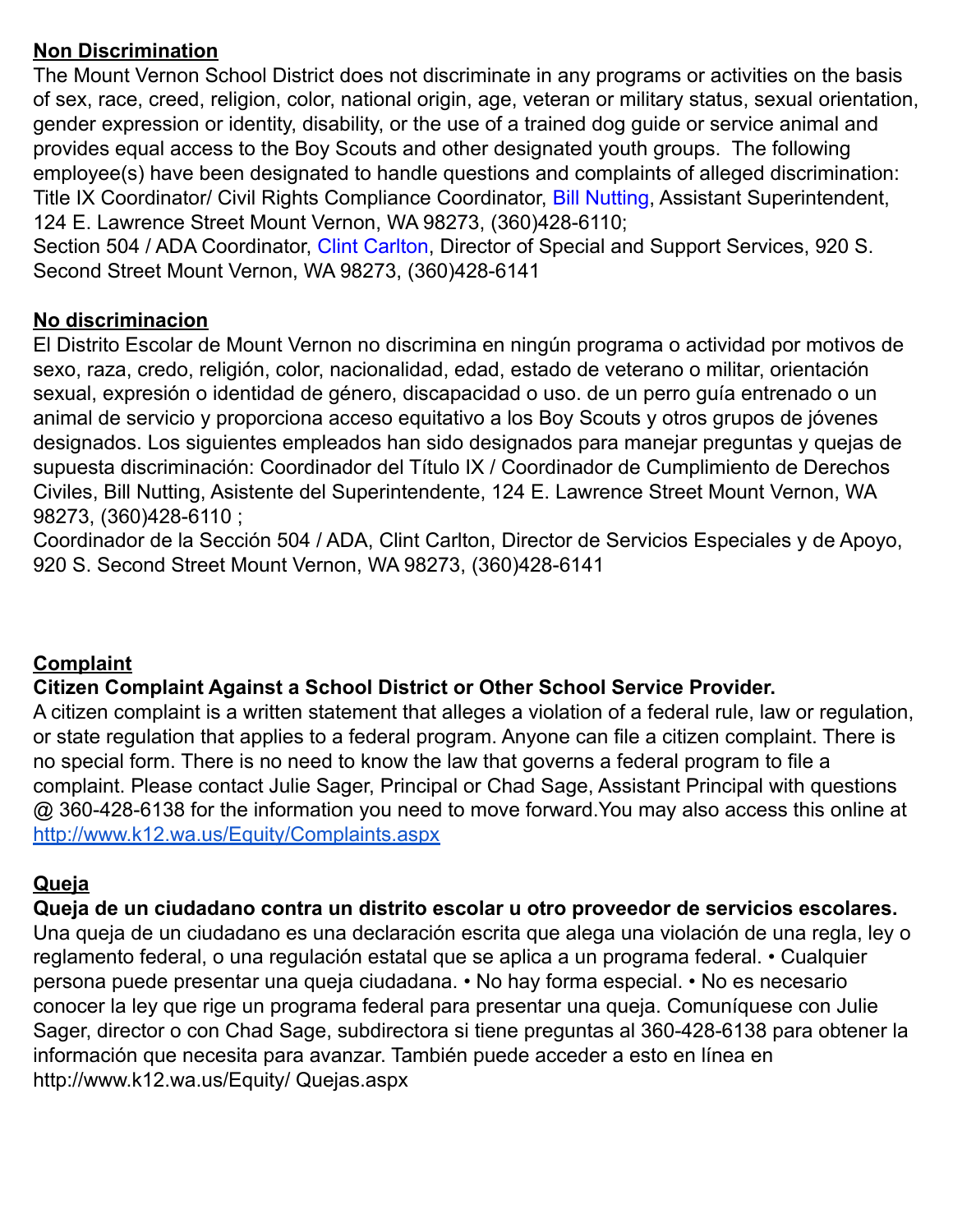# **Title 1 Schoolwide Program**

The Title 1 Schoolwide Program helps us increase the academic achievement of students by providing additional services to students. To accomplish our goals the school and the district use student assessment data to determine areas of need and outline a plan for addressing student needs. We structure professional development activities to support the needs, we connect the school with parents and the community, and we formulate an evaluation plan to monitor the progress of our efforts.

As a school that receives federal Title I funds we must meet some specific federal rules. These include providing information to families regarding teacher and Paraeducator qualifications, parent involvement, and schoolwide planning.

### **Programa de Título 1 a nivel escolar**

El Programa de Título 1 para toda la escuela nos ayuda a aumentar el rendimiento académico de los estudiantes al proporcionar servicios adicionales a los estudiantes. Para lograr nuestros objetivos, la escuela y el distrito utilizan los datos de evaluación de los estudiantes para determinar las áreas de necesidad y delinear un plan para abordar las necesidades de los estudiantes. Estructuramos actividades de desarrollo profesional para apoyar las necesidades, conectamos la escuela con los padres y la comunidad, y formulamos un plan de evaluación para monitorear el progreso de nuestros esfuerzos.

Como escuela que recibe fondos federales del Título I, debemos cumplir con algunas reglas federales específicas. Estos incluyen proporcionar información a las familias con respecto a las calificaciones del maestro y el Para Educador, la participación de los padres y la planificación de toda la escuela.

# **Parents' Right-to-Know — Student Achievement**

We provide every parent with information that describes the level of academic achievement reached by their child. This information provides the child's achievement on state and district assessments and is sent home formally in June. We strive to communicate throughout the school year in multiple ways regarding student achievement and learning progress.

### **Derecho a saber de los padres - Logro del estudiante**

Proporcionamos a cada padre información que describe el nivel de rendimiento académico alcanzado por su hijo. Esta información proporciona los logros del niño en las evaluaciones estatales y del distrito y se envía a casa formalmente en junio. Nos esforzamos por comunicarnos a lo largo del año escolar de múltiples maneras con respecto al logro estudiantil y el progreso del aprendizaje.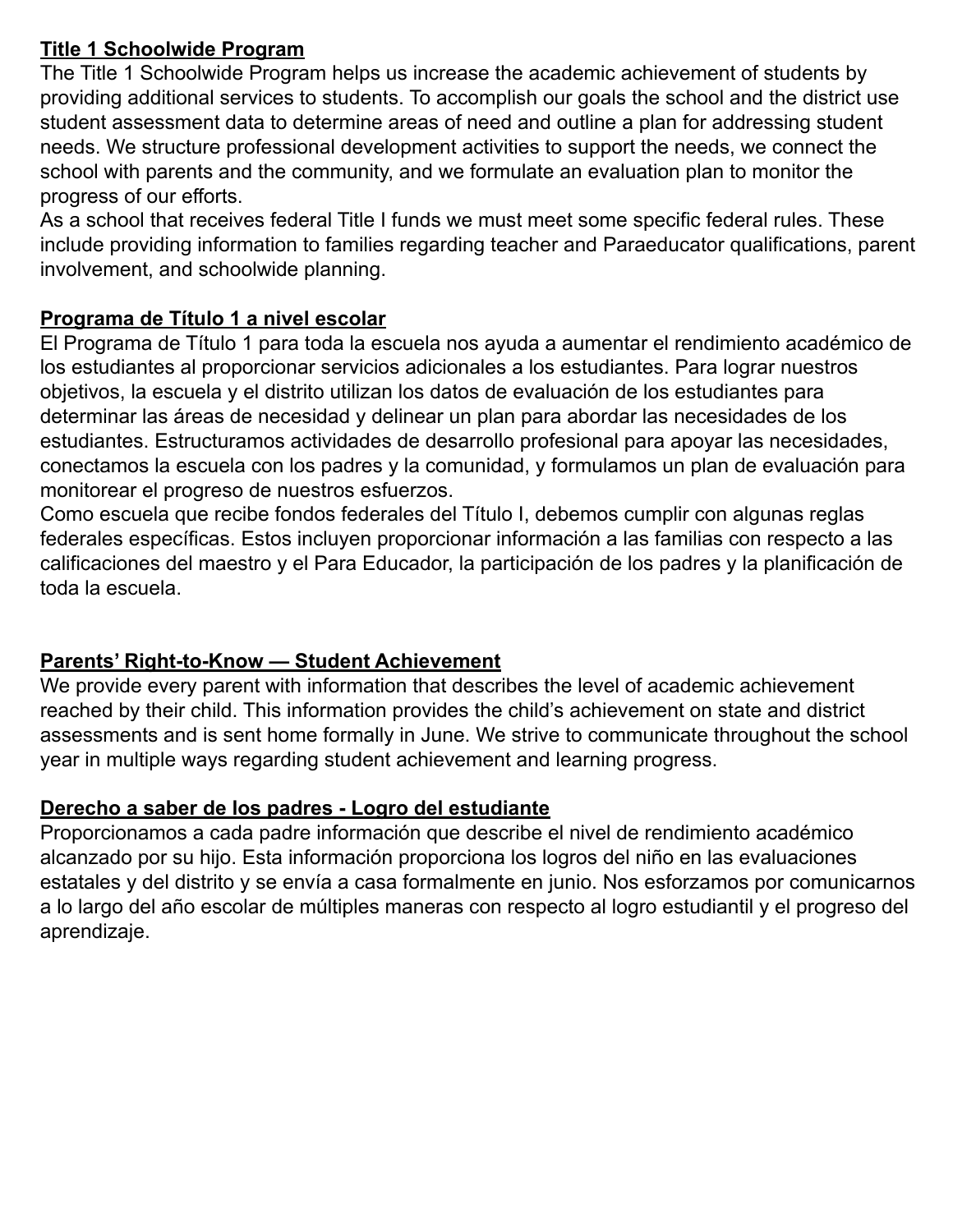# **School's Written Family Involvement Policy**

We have a written parent involvement policy outlining how we work together as a school community to support all of our students, staff and families. The current Parent Involvement Policy can be requested at your school, Also, you may view it on our School Webpage at <http://www.centennial.mountvernonschools.org>

### **Política escrita de participación familiar de la escuela**

Tenemos una política escrita de participación de los padres que describe cómo trabajamos juntos como una comunidad escolar para apoyar a todos nuestros estudiantes, personal y familias. La Política de participación de los padres actual se puede solicitar en su escuela. Además, puede verla en la página web de nuestra Escuela en http://www.centennial.mountvernonschools.org

# **Title I, Part A Meeting**

We invite parents to learn more about Title I, Part A programs operating at our school by attending school and district meetings throughout the year. In the Spring we host a meeting where we explain the requirements of this federal program, and let parents know they have a right to be involved in school program activities funded by Title I, Part A.

### **Título I, Parte A Reunión**

Invitamos a los padres a aprender más sobre los programas de Título I, Parte A que operan en nuestra escuela asistiendo a las reuniones de la escuela y del distrito durante todo el año. En la primavera organizamos una reunión en la que explicamos los requisitos de este programa federal y les informamos a los padres que tienen derecho a participar en las actividades del programa escolar financiadas por el Título I, Parte A.

# **Parents' Right-to-Know — Highly-qualified Teachers**

We provide timely notice to every parent if a teacher who is not highly qualified has been assigned or has taught their child for four or more consecutive weeks. All of our teachers meet the federal highly qualified status. In addition our Paraeducators working with children on academic support also meet the required federal highly qualified requirements.

### **El derecho a saber de los padres: maestros altamente calificados**

Proporcionamos un aviso oportuno a todos los padres si un maestro que no está altamente calificado ha sido asignado o ha enseñado a sus hijos durante cuatro o más semanas consecutivas. Todos nuestros maestros cumplen con el estado federal altamente calificado. Además, nuestros Para Educadores que trabajan con niños en apoyo académico también cumplen con los requisitos federales altamente calificados requeridos.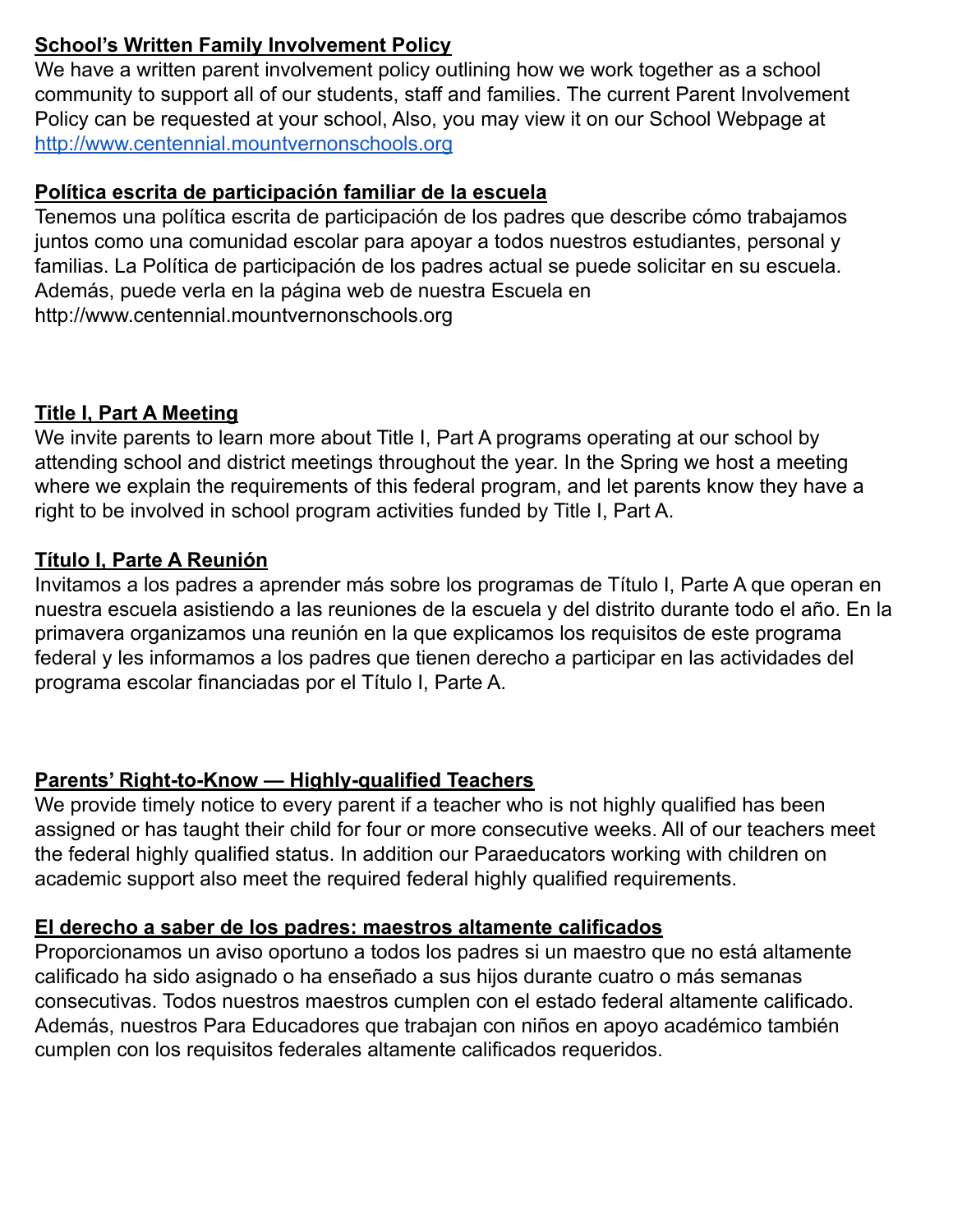# **School-Parent Compact— Shared Responsibility**

We work together, families and the school, to share in the responsibility of the high quality education for each child. Working closely with the parents of children who receive Title I, Part A services we create School-Parent Compacts each year. This compact takes the form of a written agreement that identifies shared responsibilities that parents, school staff and students carry out to improve academic achievement.

### **Acuerdo entre la escuela y los padres: responsabilidad compartida**

Trabajamos juntos, las familias y la escuela, para compartir la responsabilidad de la educación de alta calidad para cada niño. Trabajando estrechamente con los padres de los niños que reciben los servicios de la Parte A del Título I, creamos acuerdos entre la escuela y los padres cada año. Este acuerdo toma la forma de un acuerdo escrito que identifica las responsabilidades compartidas que los padres, el personal escolar y los estudiantes llevan a cabo para mejorar el rendimiento académico.

# **Annual LEA Report Card**

You may access Mount Vernon School Districts report card that includes student achievement disaggregated by category-graduation rates, LEA performance, and other required information outlined in ESSA Section 111(h)(2).For a paper copy or for assistance, Please contact your child's school office. You may also access online at<http://reportcard.ospi.k12.wa.us>

### **Informe Anual de la LEA**

Puede acceder a la tarjeta de informe de los Distritos Escolares de Mount Vernon que incluye el rendimiento estudiantil desagregado por categorías de graduación, rendimiento LEA y otra información requerida descrita en la Sección 111 (h) (2) de ESSA. Para obtener una copia en papel o para obtener ayuda, comuníquese con su oficina de la escuela del niño. También puede acceder en línea en http://reportcard.ospi.k12.wa.us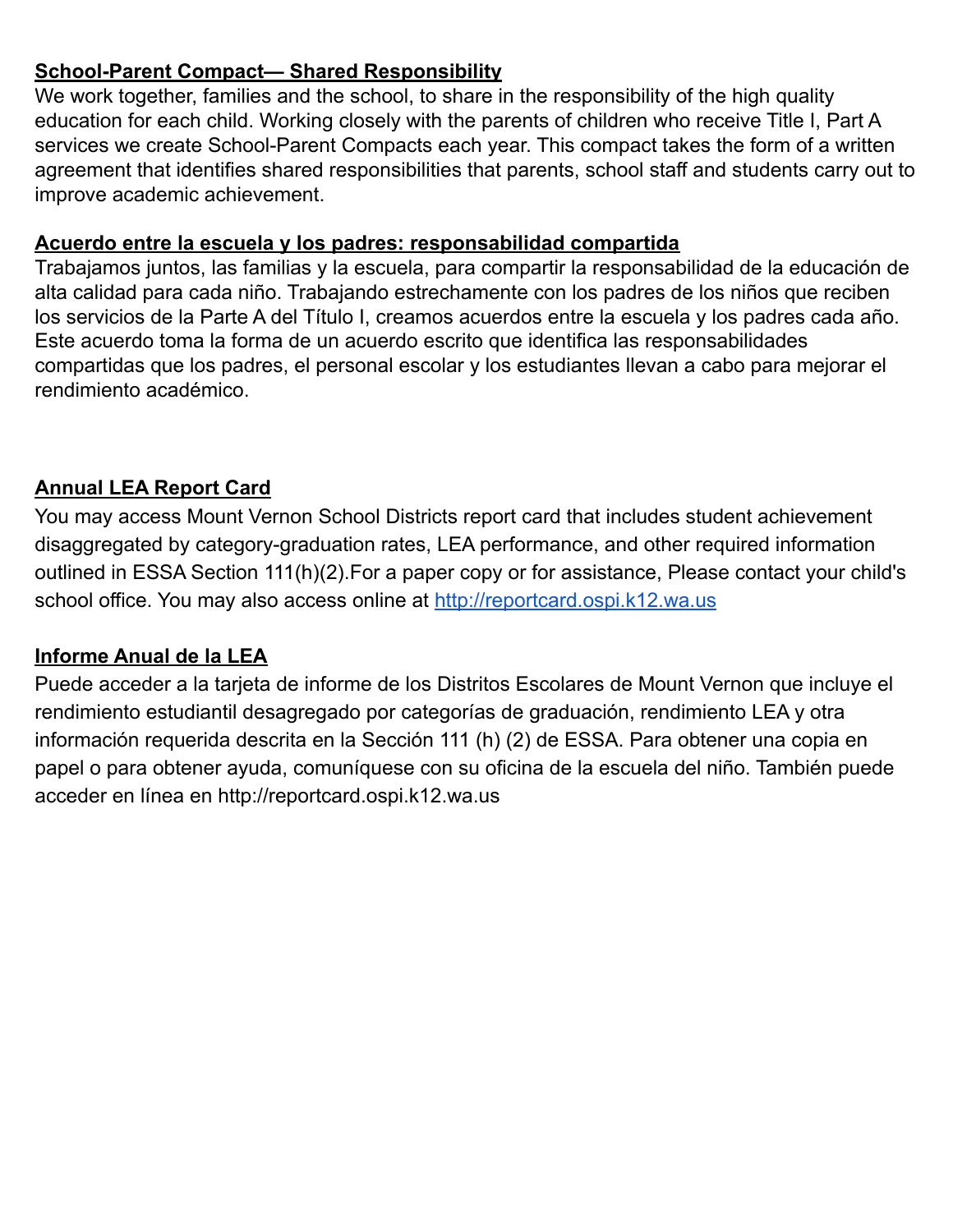### **ENGLISH: NONDISCRIMINATION**

The Mount Vernon School District does not discriminate in employment, programs, or activities on the basis of age, race, color, national origin, creed, religion, sex, sexual orientation, gender expression, gender identity, honorably discharged veteran or military status, or the presence of any sensory, mental or physical disability or use of a trained guide dog or service animal by a person with a disability and provides equal access to the Boy Scouts and other designated youth groups. Inquiries regarding compliance and/or grievance procedures may be directed to the District's Title IX/Civil Rights Compliance Coordinator, Bill Nutting, Assistant Superintendent, 124 E. Lawrence Street, Mount Vernon, WA 98273 (360)428-6110; Section 504/ADA Coordinator, Clint Carlton, Director of Special and Support Services, 920 S. Second Street, Mount Vernon, WA 98273, (360)428-6141.

#### **SPANISH:**

### **NO DISCRIMINACIÓN**

El Distrito Escolar de Mount Vernon no discrimina en ninguno de los programas o actividades según el sexo, la raza, el credo, la religión, el color, el origen nacional, la edad, el ser veterano o la situación militar, la orientación sexual, la expresión de género, la identidad de género, discapacidad o el uso de un perro guía capacitado o animal de servicio y proporciona un acceso equitativo a los Boy Scouts y otros grupos de jóvenes designados. Las preguntas en cuanto al cumplimiento y/o los procedimientos de resolución de conflictos pueden dirigirse al Coordinador de Quejas de los Derechos Civiles del Distrito/Titulo IX, Bill Nutting, Superintendente Asistente, 124 E. Lawrence Street Mount Vernon, WA 98273, (360)428-6110; Coordinador de la Legislación para los Estadounidenses con Discapacidades/Sección 504, Clint Carlton, Director de Servicios Especiales y de Apoyo, 920 S. Second Street, Mount Vernon, WA 98273, (360)428-6141.

#### **RUSSIAN:**

#### **Недискриминация**

Маунт Вернон школьный округ предоставляет равные права и возможности участия во всех программах или видах деятельности независимо от пола, расы, вероисповедания, религиозных взглядов, цвета кожи, национальности, возраста, статуса ветерана или военнослужащего, сексуальной ориентации, гендерного самовыражения или самоопределения, инвалидности или использования обученной собаки-поводыря или животного-поводыря, и предоставляет равный доступ бойскаутам и другим специализированным молодёжным группам. С вопросами и жалобами о возможной дискриминации обращайтесь к следующему ответственному работнику (работникам): Титул IX, координатор по соблюдению гражданских прав, Билл Наттинг, помощник суперинтенданта, 124 E. Lawrence Street Mount Vernon, WA 98273, (360)428-6110; Секция 504 / Координатор ADA, Клинт Карлтон, Директор Специальных и Вспомогательных Служб, 920 S. Second Street Mount Vernon, WA 98273, (360)428-6141.

#### **Complaint**

#### **Citizen Complaint Against a School District or Other School Service Provider.**

A citizen complaint is a written statement that alleges a violation of a federal rule, law or regulation, or state regulation that applies to a federal program. • Anyone can file a citizen complaint. • There is no special form. • There is no need to know the law that governs a federal program to file a complaint. Please contact Julie Sager with questions @ 360-428-6138 for the information you need to move forward.You may also access this online <https://www.k12.wa.us/about-ospi/contact-us/how-file-complaint>

#### **Title 1 Schoolwide Program**

The Title 1 Schoolwide Program helps us increase the academic achievement of students by providing additional services to students. To accomplish our goals the school and the district use student assessment data to determine areas of need and outline a plan for addressing student needs. We structure professional development activities to support the needs, we connect the school with parents and the community, and we formulate an evaluation plan to monitor the progress of our efforts.

As a school that receives federal Title I funds we must meet some specific federal rules. These include providing information to families regarding teacher and Para Educator qualifications, parent involvement, and schoolwide planning.